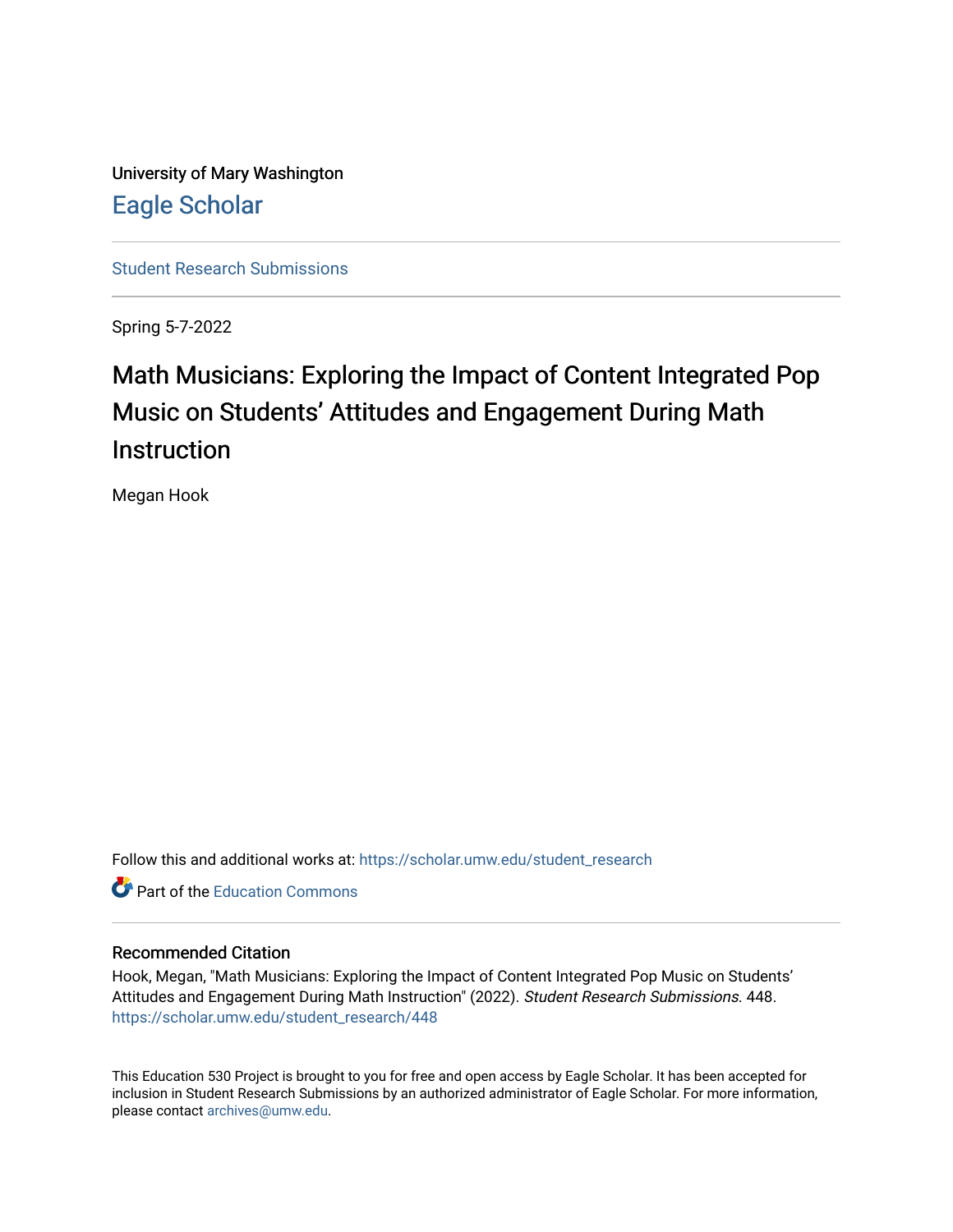# **Math Musicians: Exploring the Impact of Content Integrated Pop Music on Students' Attitudes and Engagement During Math Instruction**

Megan Hook

College of Education, University of Mary Washington

EDUC 530: Masters Research

Dr. Melissa Wells

4/25/2022

Melisse Wells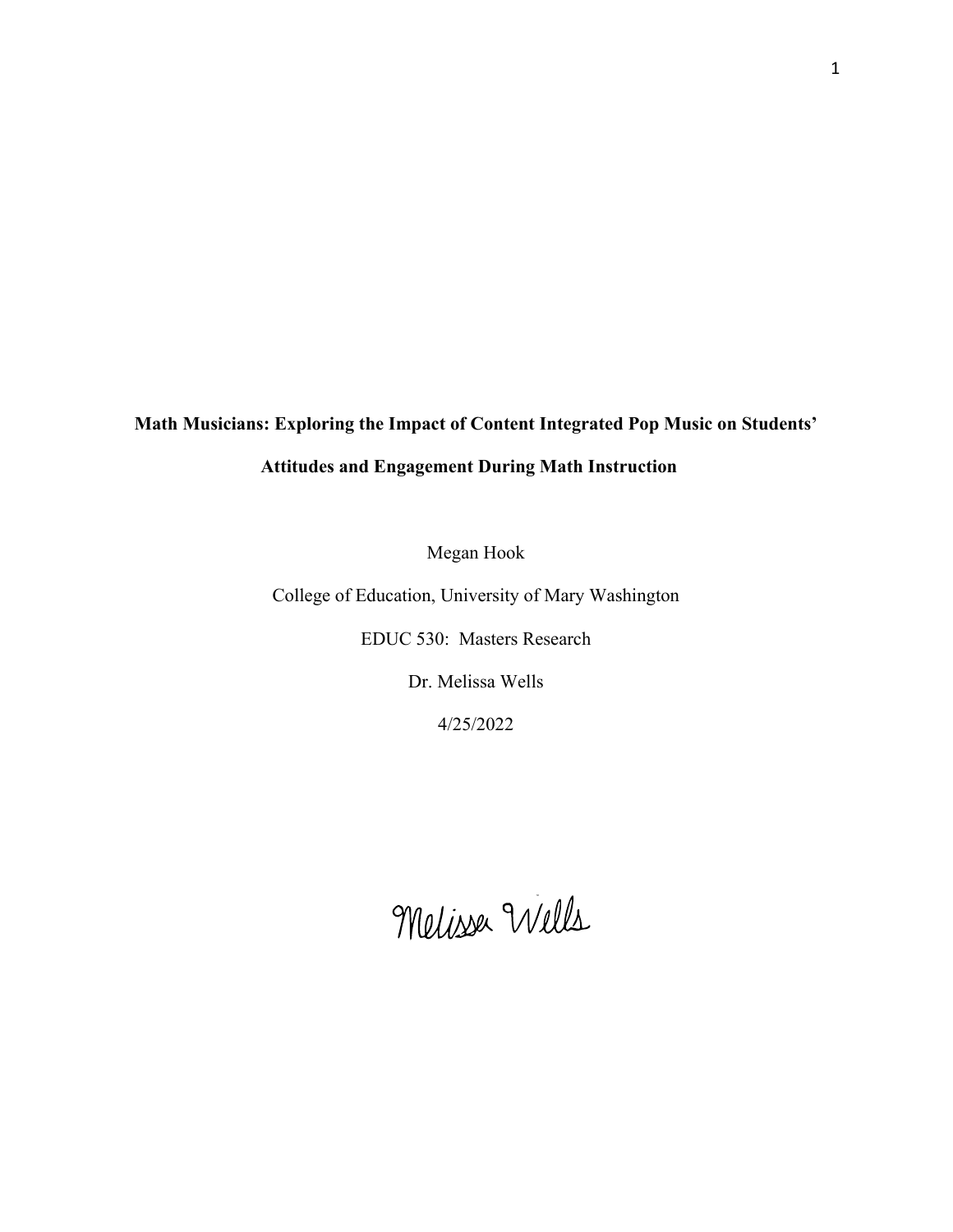#### **Abstract**

Traditional methods of math instruction have been consistently linked to students having negative feelings about math, as well as decreased motivation and engagement during math instruction. This study investigated how arts integration, specifically integrating pop music, impacted students' attitudes about math and students' motivation and engagement during math instruction in a fifth-grade classroom. This study was mixed methods, with quantitative data collected through an adapted version of a student dispositions survey to assess students' attitudes, motivation, and engagement, and qualitative data collected through a short response question about how students feel music impacted their math experiences. Results indicated that the integration of pop music had a significant impact on students' attitudes about math. Students also noted how pop music integration made math more enjoyable and helped them memorize the information better.

*Key Terms:* Music, Math, Student Attitudes, Engagement, Motivation, Arts Integration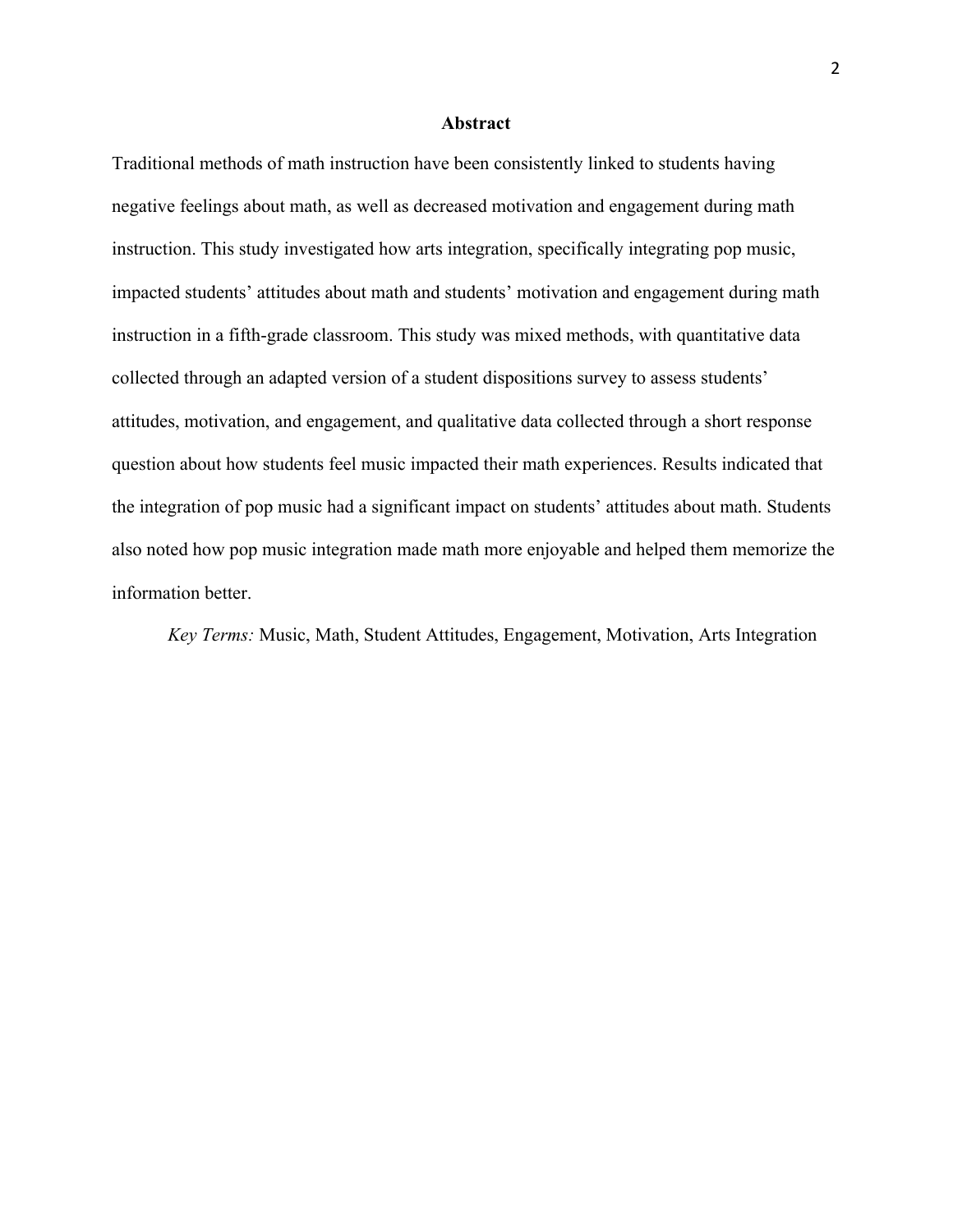# **Math Musicians: Exploring the Impact of Content Integrated Pop Music on Students' Attitudes, Motivation, and Engagement During Math Instruction**

 "Music is the universal language of mankind" (Longfellow, 1835, as cited in Šabec, 2016, p. 7). Music is integrated in almost every aspect of our lives, whether it be for entertainment, cultural practices, or celebratory occasions. While music holds such power and meaningfulness in our lives, music is often limited in the classroom due to the push to prioritize standardized testing and academic standards (Scripp & Gilbert, 2016). If we know that music has such an impact on people, why does it get turned off when students enter the classrooms?

### **Statement of the Problem**

Research has shown that students are struggling with some of the traditional methods of instruction and standardized assessments, especially in math (An, Capraro, & Tillman, 2013). Examples of traditional methods of instruction include teaching from the textbook and providing only one way to solve problems, as well as assessing each student in the same manner (Furner  $\&$ Berman, 2005, as cited in An, Capraro, & Tillman, 2013). As a future educator, it is frustrating to know that students are struggling with these methods of instruction, yet they are still being used. Students' attitudes toward the content directly impacts their motivation to learn and their engagement level in the classroom (DiDomenico, 2017). A student's academic performance is only going to flourish if the student is motivated and engaged in the content and the methods used to teach it. Within the constraints of the curriculum objectives, teachers are trying to find ways to make instruction more accessible, relevant, and engaging (Vasil, 2020).

#### **Research Purpose**

 Given the constraints of teaching and students' motivation to learn, I looked at how music integration impacts students' attitudes during math instruction. Music integration during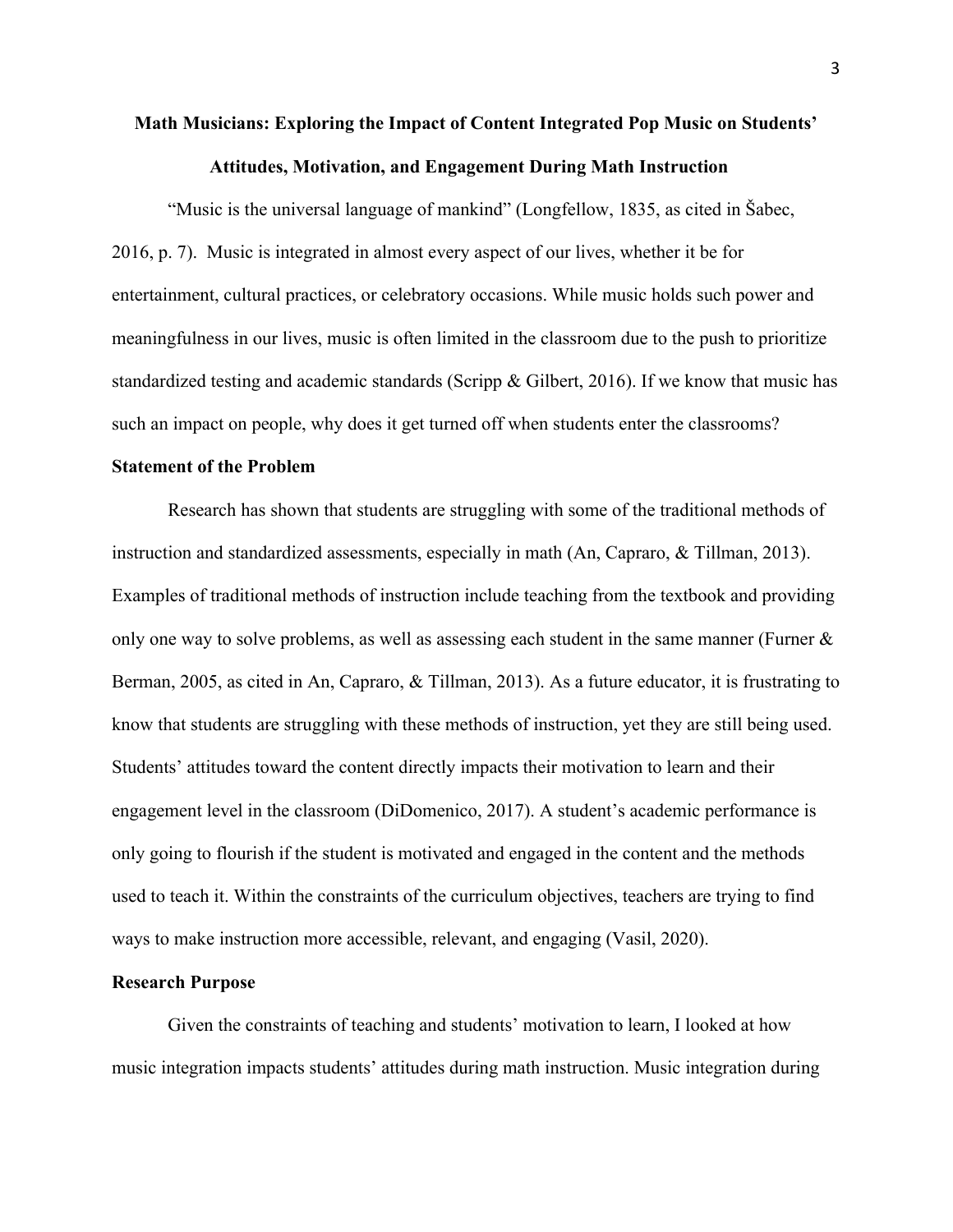math instruction has been shown to increase positive attitudes and motivation to learn by making learning fun (DiDomenico, 2017). Music is also very relevant to students' lives, which serves to form and enrich connections to students' emotions, feelings, and mood (Hesmondhalgh, 2013). To ensure the math standards and content are being addressed and students' music interests are relevant, this research utilized pop music songs that were adapted to include the content.

#### **Type of Study and Research Questions**

 This study used a mixed-method approach (Johnson & Christensen, 2019). One survey (pre-intervention and post-intervention) and a short response exit ticket (post-intervention) was conducted to collect qualitative and quantitative data on students' attitudes towards learning math, including their engagement levels and motivation to learn during math instruction. My research was carried out in a 5<sup>th</sup> grade classroom during my full-time student teaching internship. My research questions were:

- How does integrating pop music into math instruction impact students' attitudes towards learning math in a 5<sup>th</sup> grade classroom?
- How does integrating pop music into math instruction impact students' engagement and motivation during math instruction in a  $5<sup>th</sup>$  grade classroom?

## **Definition of Terms**

 Arts integration is "an approach to teaching in which students construct and demonstrate understanding through an art form. Students engage in a creative process which connects an art form and another subject area and meets evolving objectives in both" (The Kennedy Center, n.d.). Arts integration includes music, movement, drama, literary arts, and visual arts. Music integration in the classroom can include activities such as singing, creating new music and songs, playing instruments, learning about musicians, and much more. Pop music can be defined as a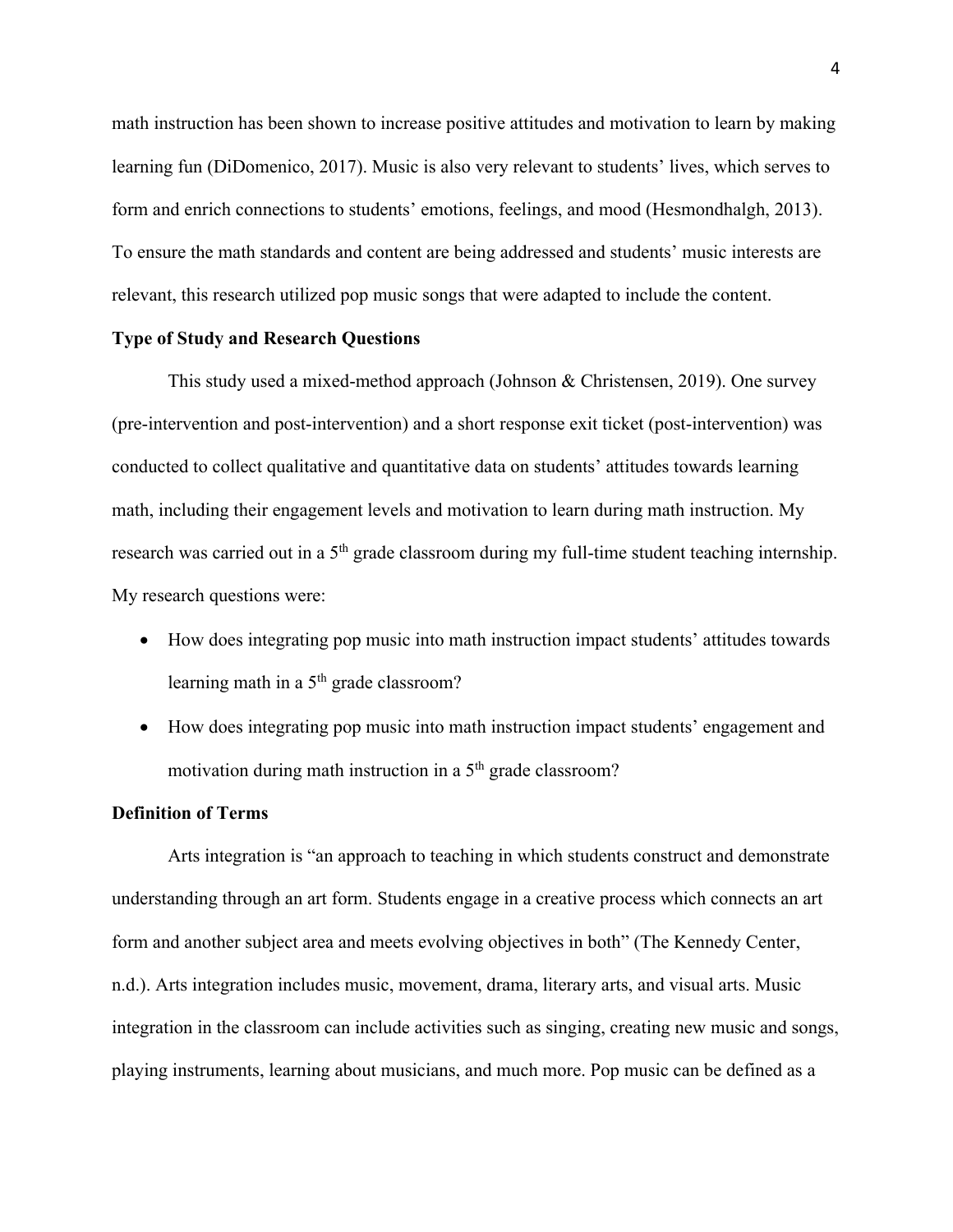wide variety of different music styles. For the purpose of this study, pop music was defined as songs that are popular or currently trending (e.g., TikTok, Billboard) in the United States. Students' attitudes are emotions or thoughts about math experiences, which could be positive or negative (Larkin & Jorgenson, 2015). Student engagement during math is their participation or completion of assignments. Students' motivation to do math is attributed to intrinsic and/or extrinsic reasons (An, Capraro, & Tillman, 2013).

#### **Theoretical and Conceptual Framework**

Gardner's theory of multiple intelligences states that there is not one form of intelligence, but eight forms (Gardner, 2008). A form of intelligence is the preferred method in which someone learns or performs best (Gardner, 2008). This theory is related to teaching because if one method of instruction does not work for specific students, there are other approaches that can be used to enhance students' learning. Music is one of the eight intelligences mentioned by Gardner, which means that people with musical intelligence enjoy and understand musical aspects, often appreciating music in their daily lives (Gardner, 2008). Music integration could be the key to motivating students to learn without jeopardizing the required standards and content instruction that the students are entitled to.

Motivation, specifically intrinsic motivation, is another framework that relates to the purpose of this research study. Intrinsic motivation refers to the motivation inside the individual because of interest in the task itself (Csikszentmihalyi, 1996, as cited in An, Capraro, & Tillman, 2013). Intrinsic motivation would increase during music integrated math instruction because it creates a more engaging and enjoyable learning experience (An, Capraro, & Tillman, 2013). Students would take more initiative in math through intrinsic motivation, as opposed to extrinsic motivation where the students would participate in math for an external reward, such as a good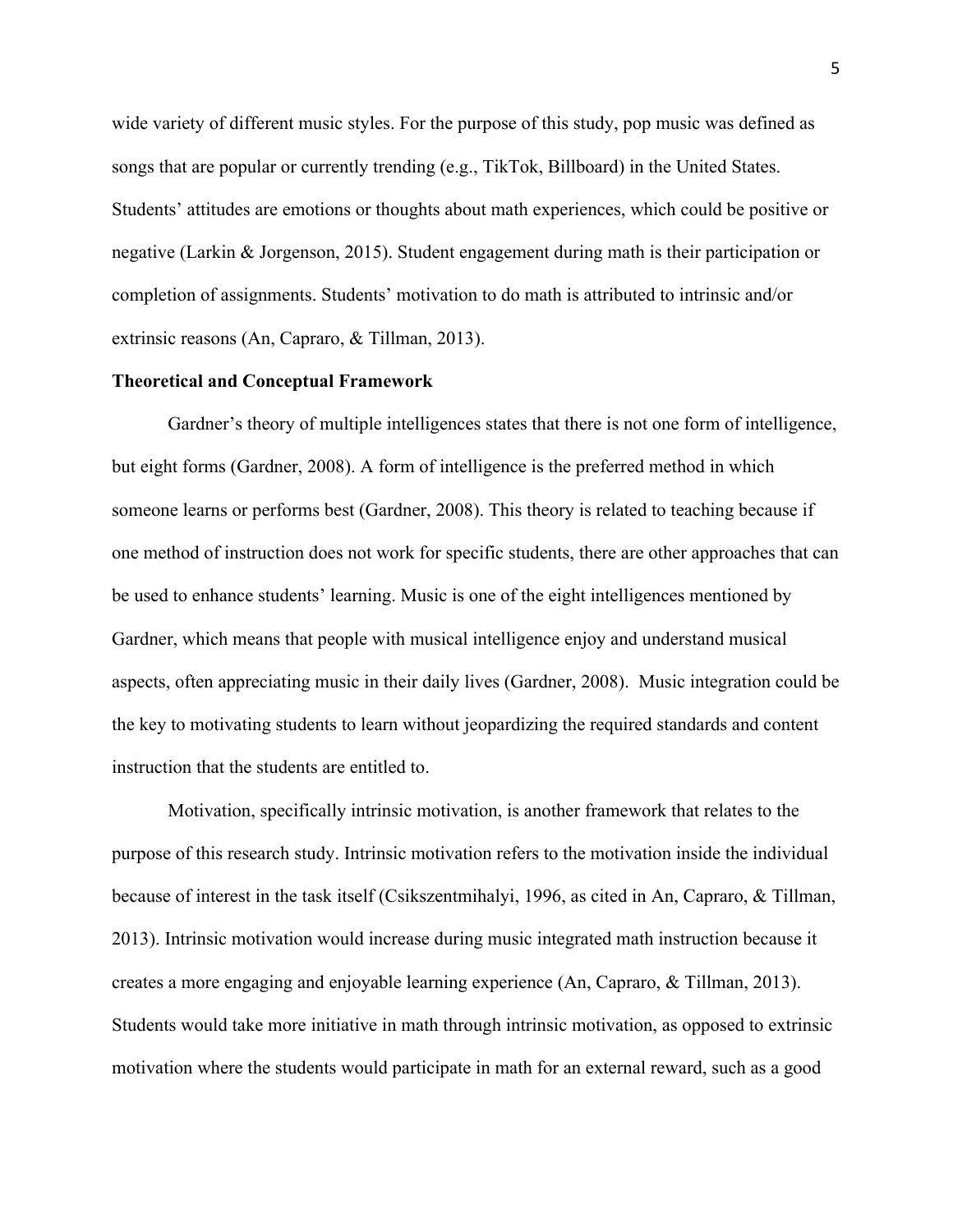grade (An, Capraro, & Tillman, 2013). Intrinsic motivation provides students with a more purposeful learning experience that is relevant to their lives.

#### **Literature Review**

Students are currently struggling with traditional and standardized methods of instruction, which are not accessible, engaging, or relevant to the students' lives (An, Capraro, & Tillman, 2013; Vasil, 2020). Arts integration, specifically music integration, is an instructional tool that can help increase students' engagement, motivation, and attitudes during math instruction (DiDomenico, 2017). The following literature review introduces research that falls into three main themes: music in math instruction, student attitudes about math, and student motivation and engagement.

#### **Music in Math Instruction**

Extensive research connects music with math instruction. Advances in brain mapping and other neuroscience technology have shown increased activation in the brain during math and music performance (Cranmore & Tunks, 2015). This increased activation often has a positive impact on learning in the two disciplines. Both math and music are content areas that can be easily integrated across other disciplines or subject areas (An, Tillman, Shaheen, & Boren, 2014). With the current issue of students struggling with the traditional methods of math instruction, music integration offers an alternative approach to teaching math (An & Tillman, 2015).

 Previous research has found many natural similarities between math and music. Cranmore and Tunks (2015) asked high school students to share their experiences with music and math but also share their perceptions about how music and math are related. Students in this study expressed that math helped foster music skills, supporting the idea that math and music are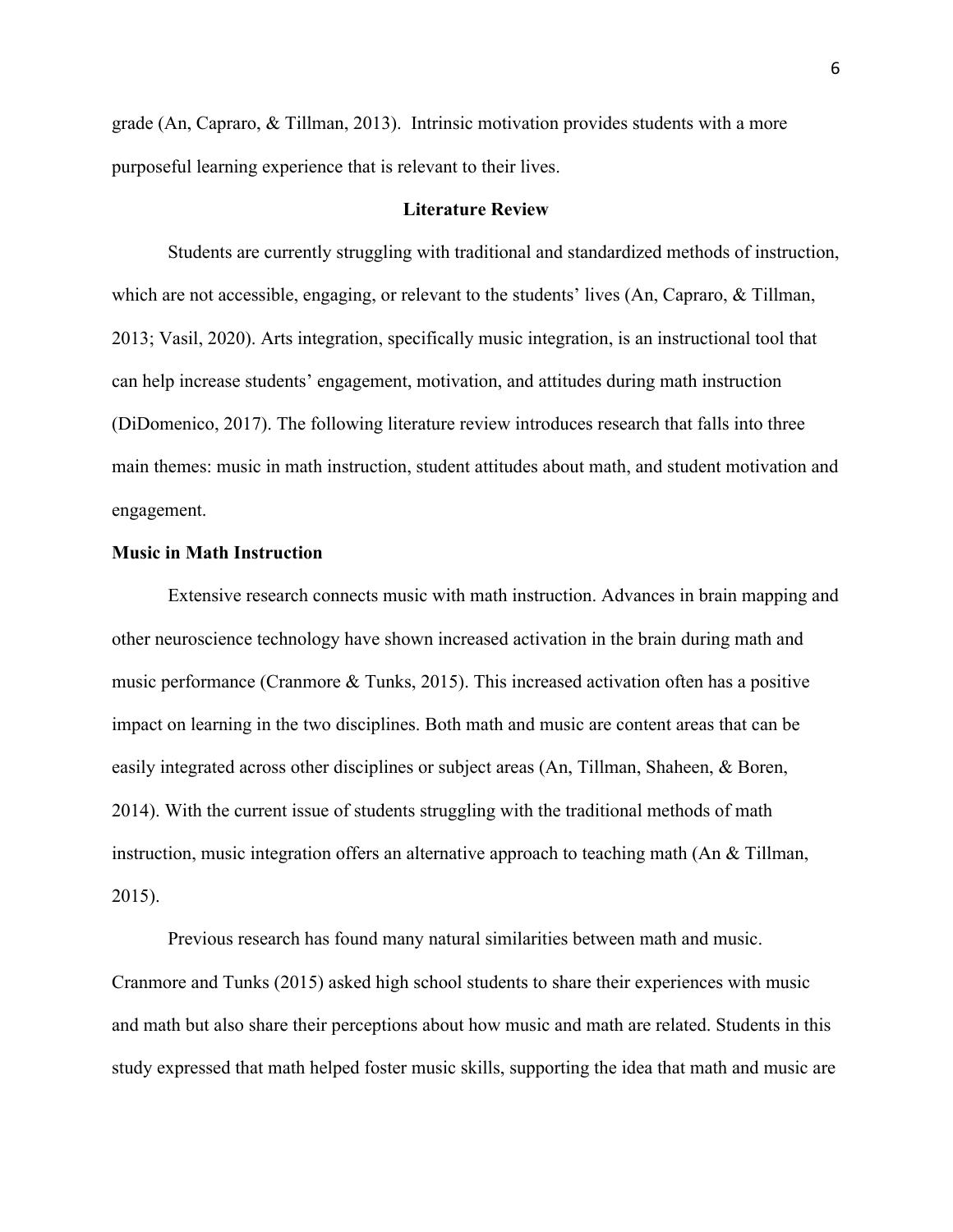related to each other. One of the similarities found in this study was that the musical element of rhythm was connected to math; the students who participated in that study thought that math influenced rhythmic aspects of music and that musical skills (rhythm) can help improve mathematics skills. These findings suggest that mathematics skills and musical skills go hand-inhand and can help build and improve upon such skills when integrated together.

 Students have connected math content within music curriculum, but also in real life situations (An & Tillman, 2015). An and Tillman (2015) created an experimental design study where one second grade class received music-mathematics integrated lessons and another second-grade class received traditional math lessons. The researchers found that students in the experimental group thought about math meanings from reasonable and logical perspectives, and they solved math problems using a variety of different problem-solving strategies when music was integrated.

In a similar study that looks at teachers' perspectives, An, Tillman, Shaheen, and Boren (2014) interviewed preservice teachers at a large public university about their experiences and opinions after a series of music-math integrated lessons. From a teacher perspective, preservice teachers had positive reflections about music integrated in math instruction since it allowed them to teach and extend beyond the limitations of traditional math instruction (An et al., 2014). Music integration presents and applies math instruction in a more contextualized approach where students have more opportunities to understand math concepts in an enjoyable and meaningful way (An et al., 2014). Music integration is a powerful and compatible instructional tool that provides many benefits for math instruction.

#### *Influence of Pop Music*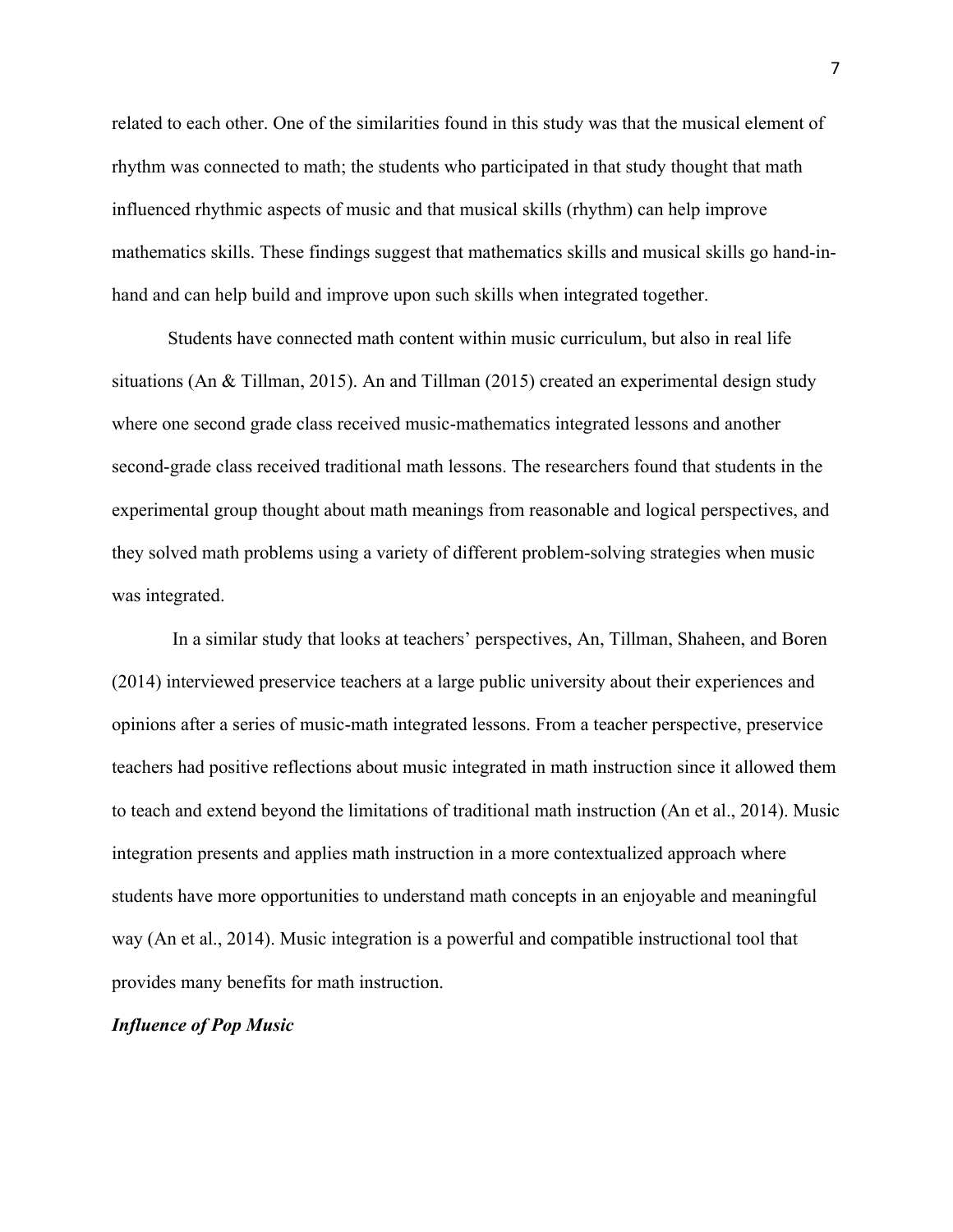Some research has found that pop culture, including music, has a positive impact on education. In a qualitative study by Güven & Kelesoğlu (2014), they examined the teaching practices and view of teachers on pop culture. Teacher participants in the study who included pop culture in their teaching practices mentioned that the usage of pop culture in education makes connections between students' personal, real-life experiences and students' academics. Connecting students' personal experiences with their academics helped capture the interests of the students during instruction. In a similar study, Jones and Pearson (2013) explored the use of pop culture in the classroom by integrating pop music in math instruction to teach the basics of music theory, including identifying notes while learning their fractional values. Since students' interests in pop music were included during the math instruction, they were more motivated to participate in the math activities. These findings suggest that pop culture, such as pop music, is an important factor to consider when designing educational content and activities to help connect math objectives to students' lives.

#### **Student Attitudes About Math**

 There is a general consensus that students' attitudes towards math are often negative (An, Capraro, & Tillman, 2013; Larkin & Jorgenson, 2015). Larkin and Jorgenson (2015) used iPad video diaries to record students' attitudes and emotions towards math. The study was conducted in a Year 3 and Year 6 classroom in Australia. The typical emotional response towards math stems from anxiety, which can contribute to negative feelings (mentally and physically) during math instruction. To express their attitudes towards math, students used highly emotive language, such as hatred, frustration, and boredom, as well as wanting to cry or feeling sick during math. These negative emotional responses towards math can often impact students' math achievement and participation during math.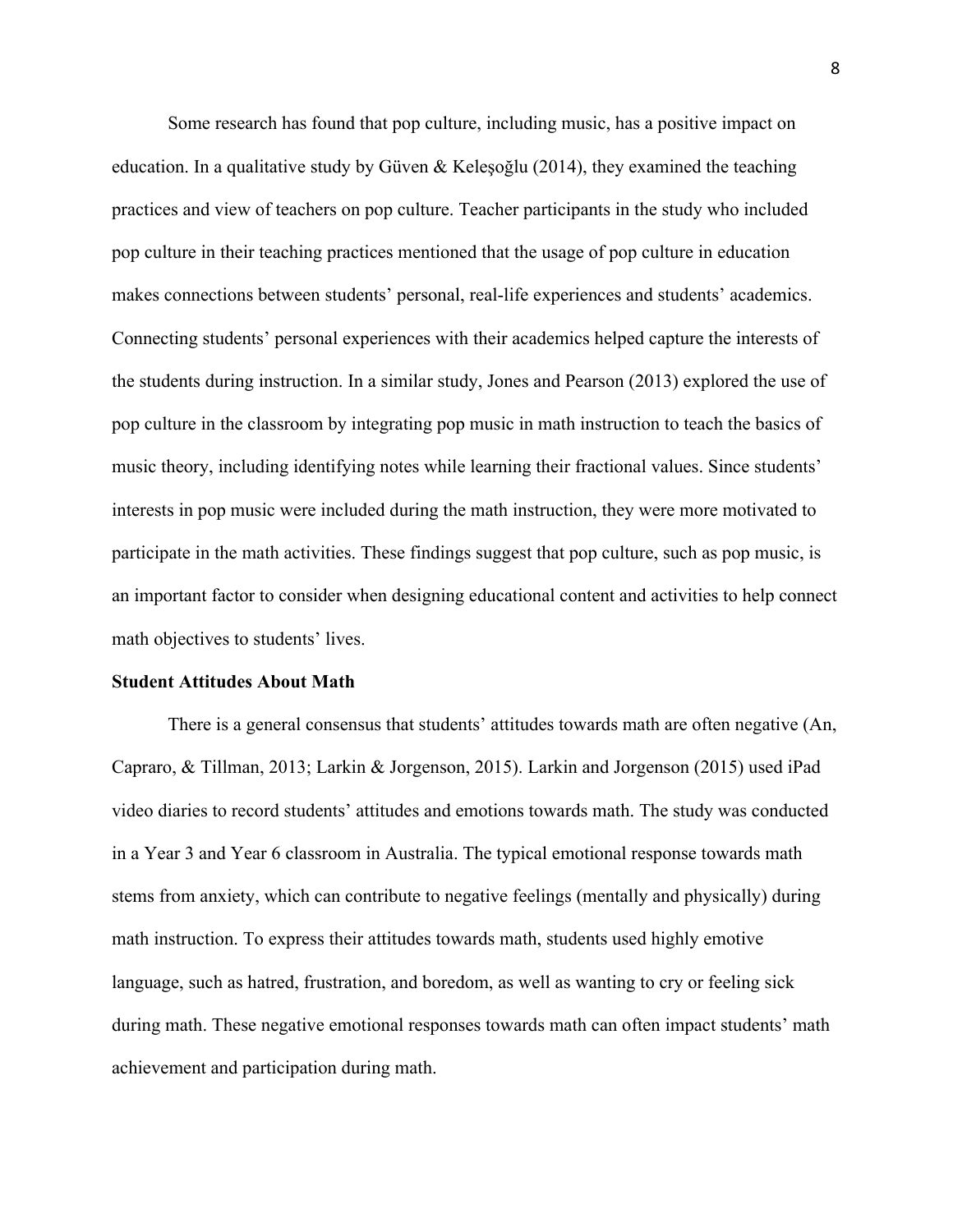#### *Student Attitudes About Math with Music Integration*

 One of the ways to change students' attitudes towards math is music integration. Using music to change the mood in the classroom can be easy to implement since there are similarities in skills shared by both content areas (DiDomenico, 2017). In one study, teachers were asked why they used music in their classrooms (DiDomenico, 2017). Many teachers said they used music to alter students' mood and attitudes, and that music promoted positive feelings about school and learning. These positive feelings have the potential to alter students' attitudes about math instruction and activities. The teachers also noted that when students connected music with positive feelings about school and learning, they were more likely to be motivated and engaged in the lesson and instruction. Integrating music into math instruction has the potential to improve students' attitudes towards learning mathematics, which creates a more positive learning environment and learning experiences for the students.

#### **Student Motivation and Engagement**

 Past research explores how connecting math to students' interests and creating more positive feelings about school and learning through music helps students become more motivated to learn and more likely to be engaged in the instruction. Deveci and Karademir (2019) investigated how 5<sup>th</sup> grade students' engagement in a math course related to their opinions about the course, and they found that engagement in the course was grouped into three categories: cognitive, social, and emotional. These three themes are related and depend on each other; if students did not have positive emotions towards a course (and/or even the teacher), they found it more difficult to be motivated and engaged in the learning activities. This relates back to students' attitudes toward math and strengthens the argument that if students do not have positive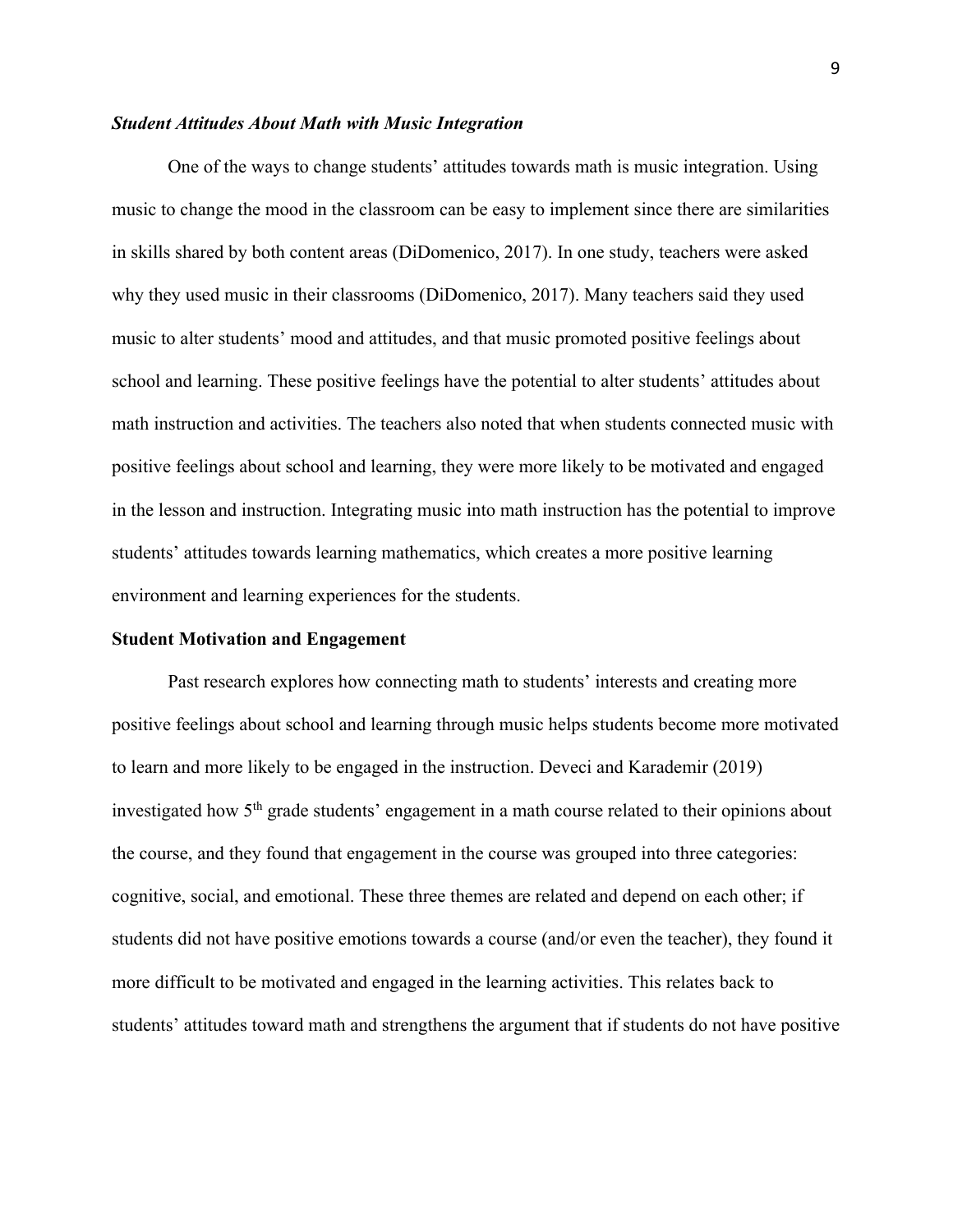feelings towards math or any interests related to math, they will not feel motivated to learn and participate, and therefore will not be engaged.

 When looking at students' engagement in math, active involvement and participation is very important. Lovemore, Roberson, and Graven (2021) used music integration, which included teaching musical note values, to enrich the teaching of fractions, and they found an increase in student motivation to be engaged and participate in the lessons. The students found the music examples and integration to be intriguing, so they were more likely to actively participate, which was also beneficial for the teachers to make observations about the students' engagement and to monitor and evaluate the students' understanding of the material. The researchers also found that even the shy students who were normally less likely to participate were motivated to learn and be more engaged in the practical activities, such as music games, during math instruction. This study emphasized the importance music integration has on improved math engagement and motivation.

Interactive music activities are a great resource to integrate into math instruction to create a highly motivated environment in which students are engaged through active participation (An, Capraro, & Tillman, 2013). In An, Capraro, and Tillman's (2013) study, they had two teachers integrate music activities into their regular math lessons. They found that both teachers were able to design and implement a variety of different music activities and connect them to the math content areas. Students in those teachers' classes showed significant math improvements in three areas (model, strategy, and application), and factors such as increased engagement and motivation could have played a part in that improvement (An, Capraro, & Tillman, 2013).

# *Math Achievement*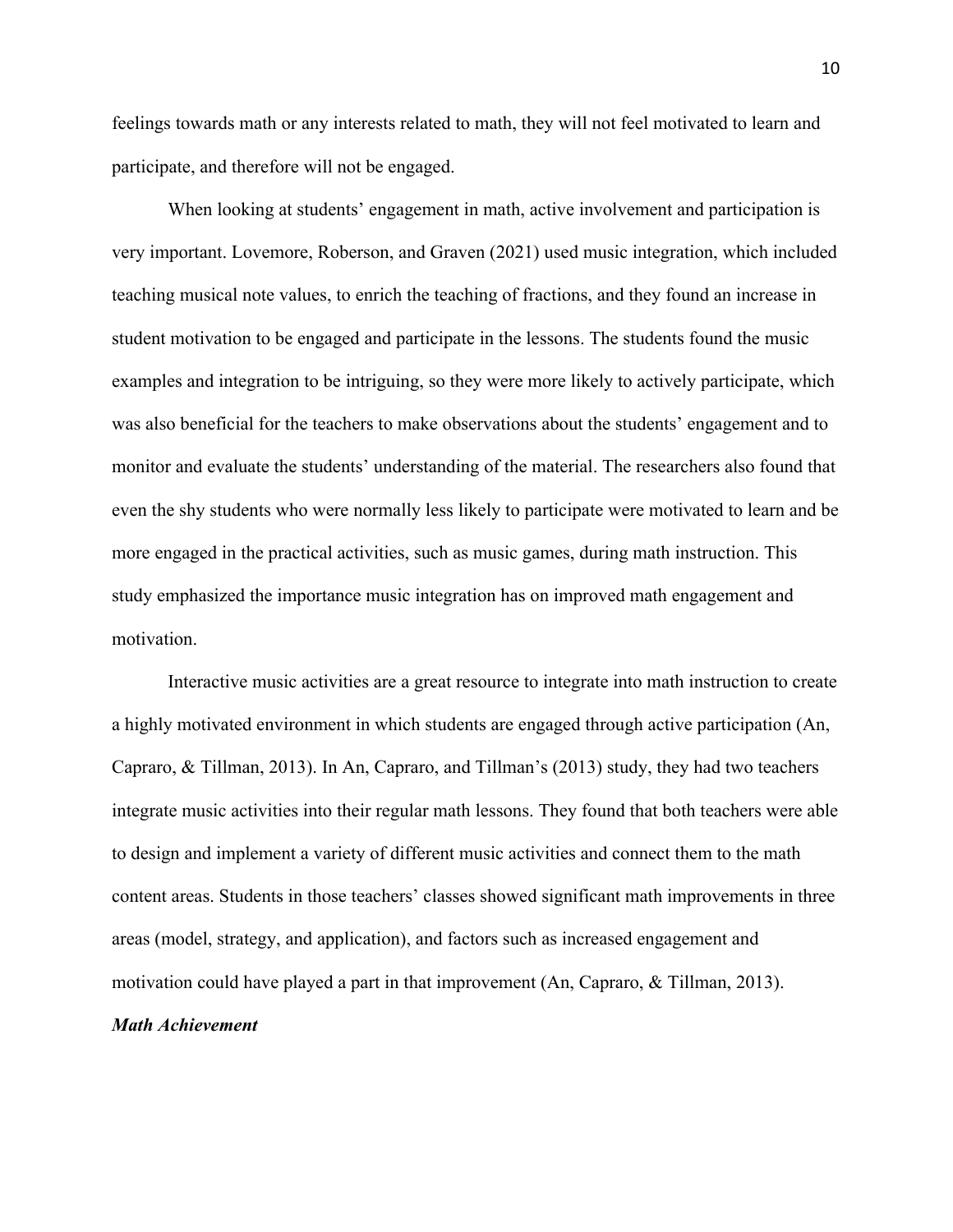Improving student motivation and engagement during math can also help improve students' math academic achievement. One experimental design study integrated music into fraction lessons in one  $3<sup>rd</sup>$  grade class and had a control group in anther  $3<sup>rd</sup>$  grade class to learn fractions using the traditional methods of instruction (Courey, Balogh, Siker, & Paik, 2012). Courey et al. (2012) found that students who participated in music-integrated fraction lessons outperformed students who received traditional instruction to learn fractions. These findings also suggest that using music instruction to teach math can serve as a motivator for students and provide more engaging activities for students to participate in. Without motivation or student engagement, students do not benefit academically.

#### **Conclusion**

 As previously stated, students are not benefitting from traditional methods of instruction (An, Capraro, & Tillman, 2013; Vasil, 2020). These traditional methods often lack students' interests; therefore, students are not as engaged and motivated to learn but may find these methods challenging and develop negative feelings about the content or school. While there is very little research on integrating pop music into math instruction, related studies show that music integration has positive outcomes on students' attitudes about math, and students' motivation and engagement during math. Research has also shown that music integration can help improve math achievement scores because of its effect on students' motivation and engagement when learning math. This study explored how music integration in math instruction, specifically the integration of pop music, impacted students' attitudes about math and students' motivation and engagement during math.

## **Methodology**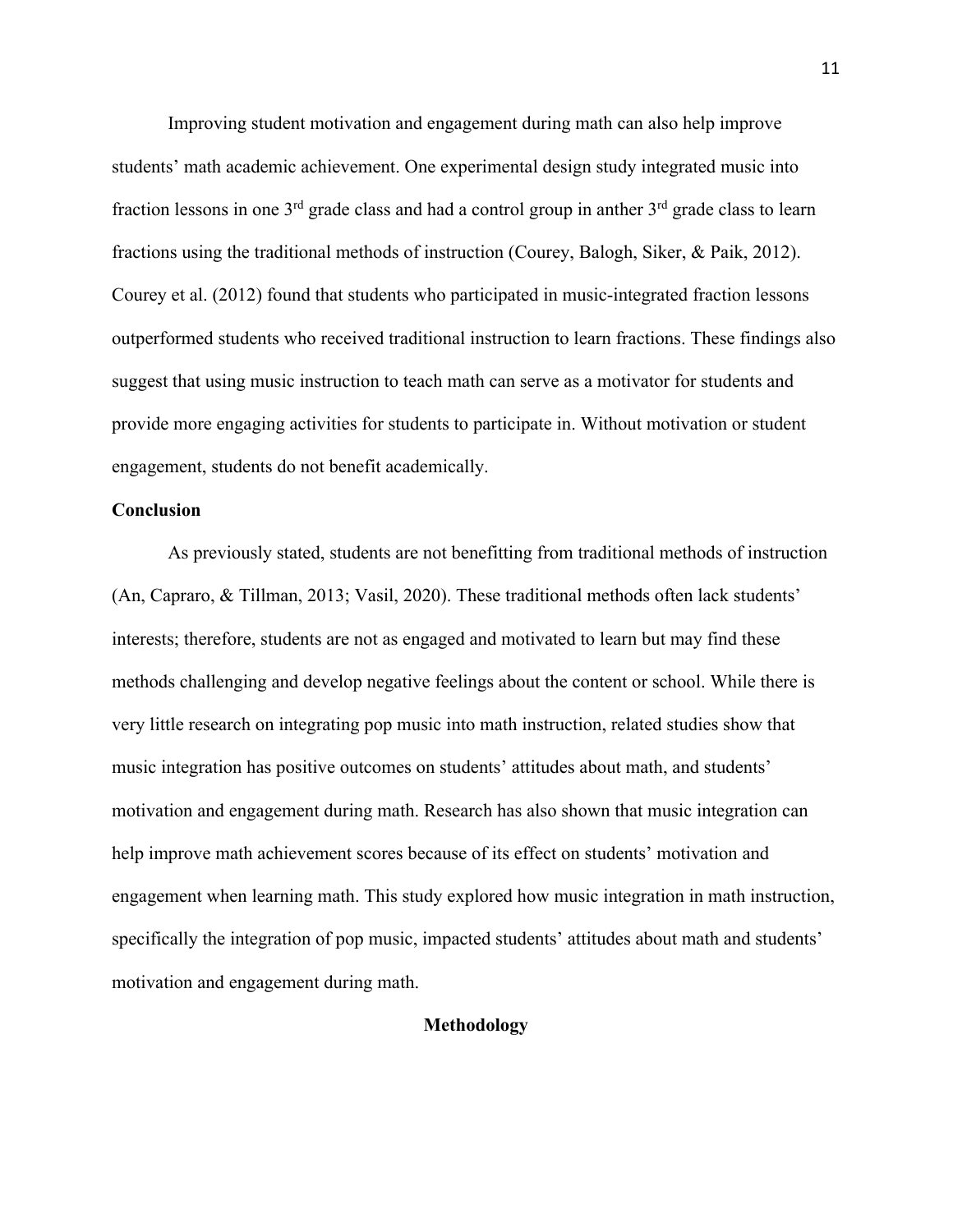This study was a mixed methods action research project that investigated the following research questions:

1. How does integrating pop music into math instruction impact students' attitudes toward learning math in a 5<sup>th</sup> grade classroom?

2. How does integrating pop music into math instruction impact students' engagement and motivation during math instruction in a  $5<sup>th</sup>$  grade classroom?

A mixed-methods methodology design was utilized because the data collected was both quantitative and qualitative. Quantitative data was collected through a survey about students' attitudes about math and students' motivation and engagement during math. Qualitative data was collected through an open-ended question asked on an exit ticket.

### **Participants**

This study was conducted at a public elementary school located in the Commonwealth of Virginia. The school is an arts integration school. The research was conducted in a 5th grade classroom during my full-time student teaching internship. There were 24 students in the classroom; however, only 16 students participated in this study. Nine students identified as white, three students identified as Hispanic, two students identified as Black, one student identified as Pacific Islander, and one student identified as Asian. Of those who participated in the study, one student received services under an IEP (EBS supports and full-time para), five students were gifted, and one student was a Level 5 English Learner. Participants were selected using convenience sampling since I used available students in my classroom as my participants (Patton, 2002). Students who received parental consent (Appendix A) and gave assent (Appendix B) to participate in the study were included and only their data was collected.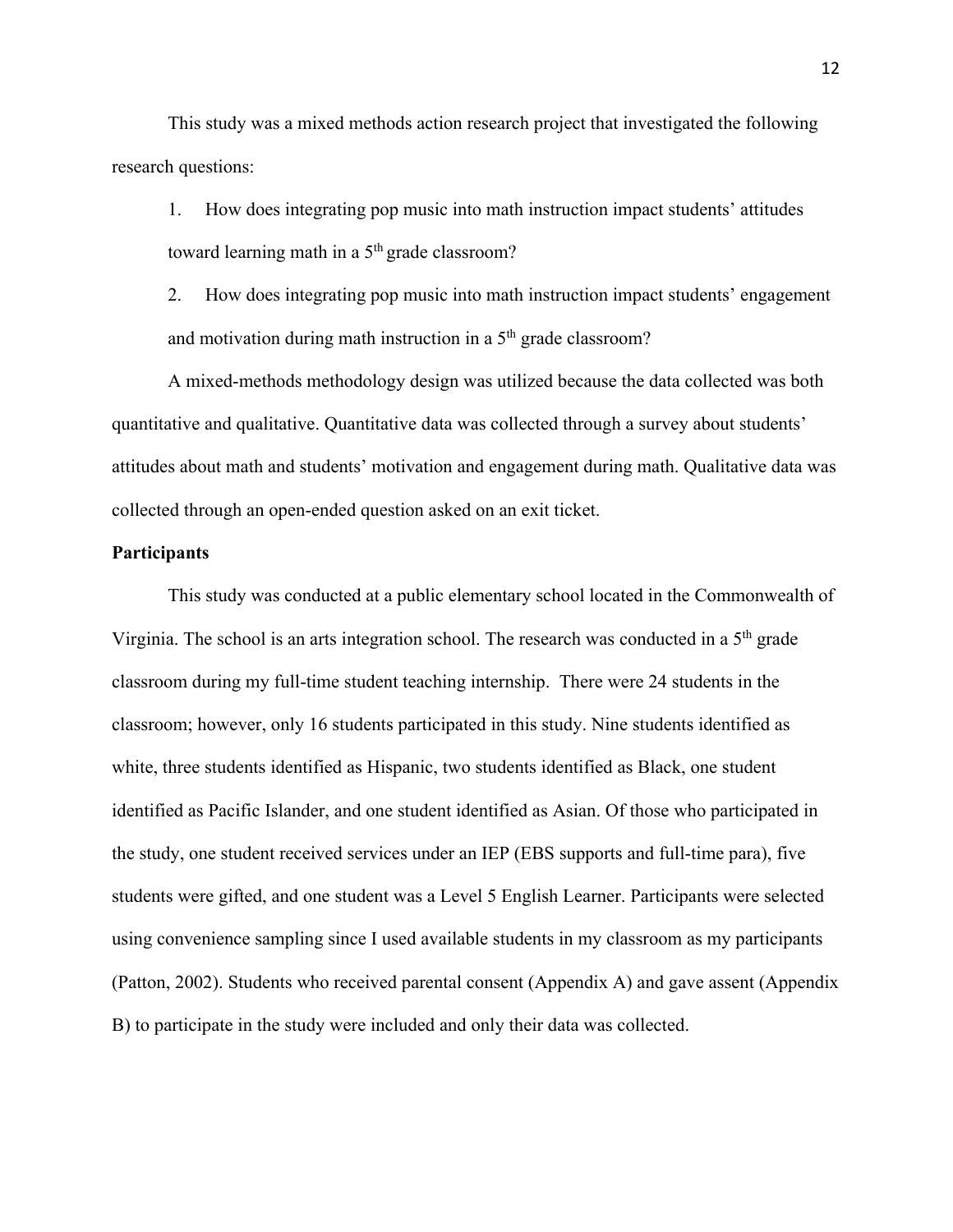#### **Data Instruments**

Quantitative data was collected using an adaptation of An (2012)'s adapted version of the *Fennema-Sherman Mathematics Attitude Scales* (1976). An's adapted version of the tool was adapted to fit the needs of this study in order to collect quantitative data about students' attitudes towards learning math and students' motivation and engagement during math instruction (Appendix C). Qualitative data was collected through an exit ticket after the intervention that asked the students, "How does music influence your math experiences?"

#### **Data Collection**

 After receiving IRB approval, parental consent and student assent, I administered an adaptation of An (2012)'s adapted version of the *Fennema-Sherman Mathematics Attitude Scales*  (1976) to collect data on students' current attitudes towards learning math and students' current perception about their motivation and engagement during math instruction. After the pretest, I integrated pop music with the math content. Over the course of one month, two songs were introduced across two different two units. One unit was on descriptive statistics and one unit was on shapes. For each song during each unit, I first sang the song to the students, and then over the course of that unit the students sang the songs as a class during math as either a warm-up or ending activity (see Appendix D and E for song lyrics). After the intervention period, I administered the adaptation of An (2012)'s adapted version of the *Fennema-Sherman Mathematics Attitude Scales* (1976) again to collect data on students' new attitudes towards learning math and students' new perceptions about their motivation and engagement during math instruction. Also, after the intervention, students were asked to complete an exit ticket to answer a short response question ("How does music influence your math experiences?") on Google Forms. Students were asked to put their name in the Google Form to make sure that data to be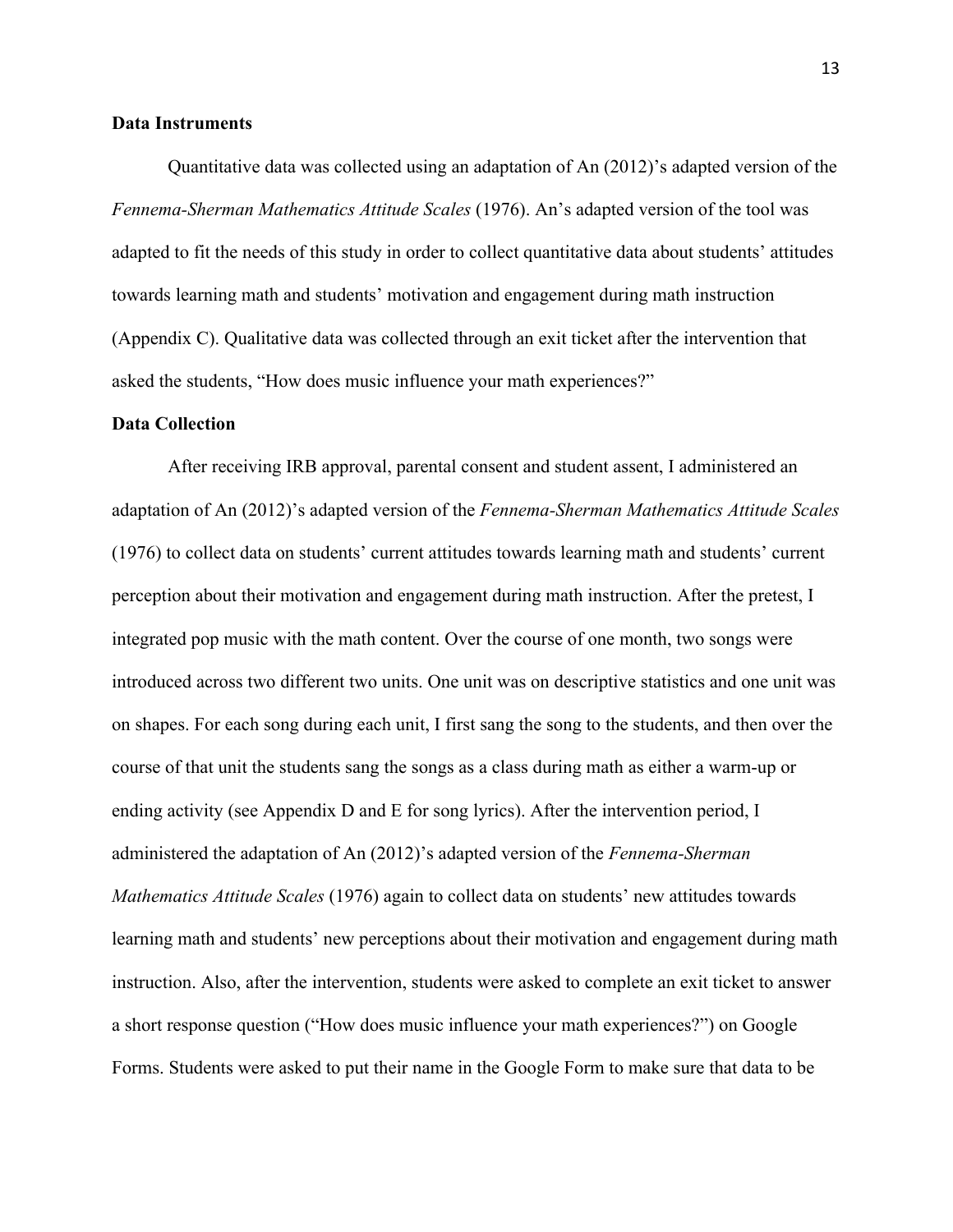analyzed came only from students who had permission to participate. See Table 1 for a general timeline of this study.

# **Table 1**

*Proposed Research Timeline*

| <b>Date/Deadline</b>     | <b>Goal/Action</b>                                                                                                                                                                                                                |
|--------------------------|-----------------------------------------------------------------------------------------------------------------------------------------------------------------------------------------------------------------------------------|
| December<br>(2021)       | Obtain IRB approval.                                                                                                                                                                                                              |
| Mid January<br>(2022)    | Obtain consent/assent from participants.                                                                                                                                                                                          |
| Early February<br>(2022) | Administer pre-assessment survey (adaptation of An (2012)'s adapted<br>version of the Fennema-Sherman Mathematics Attitude Scales (1976)).                                                                                        |
| February (2022)          | Implement instruction/intervention: incorporate pop music that integrates<br>math content into math instruction.                                                                                                                  |
| Early March<br>(2022)    | Administer post-assessment survey (adaptation of An (2012)'s adapted<br>version of the Fennema-Sherman Mathematics Attitude Scales (1976)) and<br>administer the exit ticket ("How does music impact your math<br>experiences?"). |
| March-April<br>(2022)    | Analyze data.                                                                                                                                                                                                                     |

# **Data Analysis**

To analyze the quantitative data on students' attitudes towards learning math and students' engagement and motivation during math instruction, I calculated the mean and standard deviation for the pre-survey and post-survey. I used Excel to run *t-*tests to see if there are any significant differences between the scores on the two surveys. I completed a thematic analysis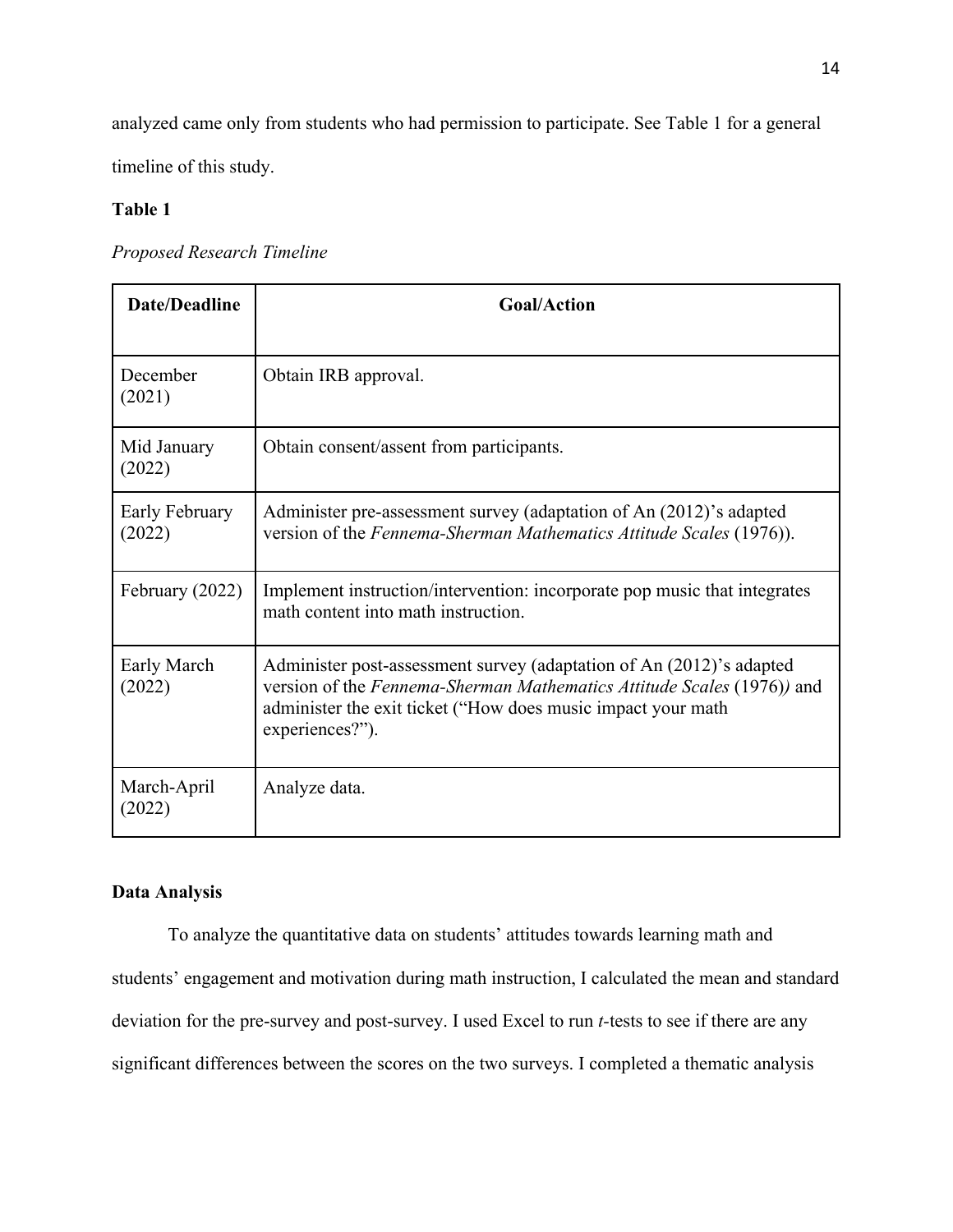using the constant comparative methods to find what themes emerge from the open-ended Google Form question (Strauss & Corbin, 1998).

#### **Results**

Research has shown that students have negative feelings about math, including math anxiety, and suggests connecting culturally relevant activities to boost students' feelings about math. This study investigated how the integration of pop music impacts students' attitudes about math and students' motivation and engagement during math. The following data for my research fell under both quantitative (math dispositions survey) and qualitative (students' exit tickets) data collection and analysis, which will be further explained throughout this results section.

#### **Math Dispositions Survey**

Prior to the integration of pop music in math, students were asked to complete an adaptation of An (2012)'s adapted version of the *Fennema-Sherman Mathematics Attitude Scales*  (1976). This survey includes 18 questions that can be equally categorized into three themes: Attitude, Engagement, and Motivation. The survey included some reverse scored questions and was out of 90 possible points, where a score of 90 represents the greatest positive feelings of math. This survey was also given to the students after the pop music intervention.

The students' scores on the pre-intervention survey had a mean score of 72.31 and standard deviation of 10.75. The students' scores post-intervention survey had a mean score of 75.875 and standard deviation of 8.793. A *t*-test was run to determine any significant differences between the class' mean scores of the pre-intervention and post-intervention survey. The *t*-test had a *p*-value of 0.014, which indicates that there was a positive and significant change across students' attitudes, motivation, and engagement. See Table 2 for students' individual scores.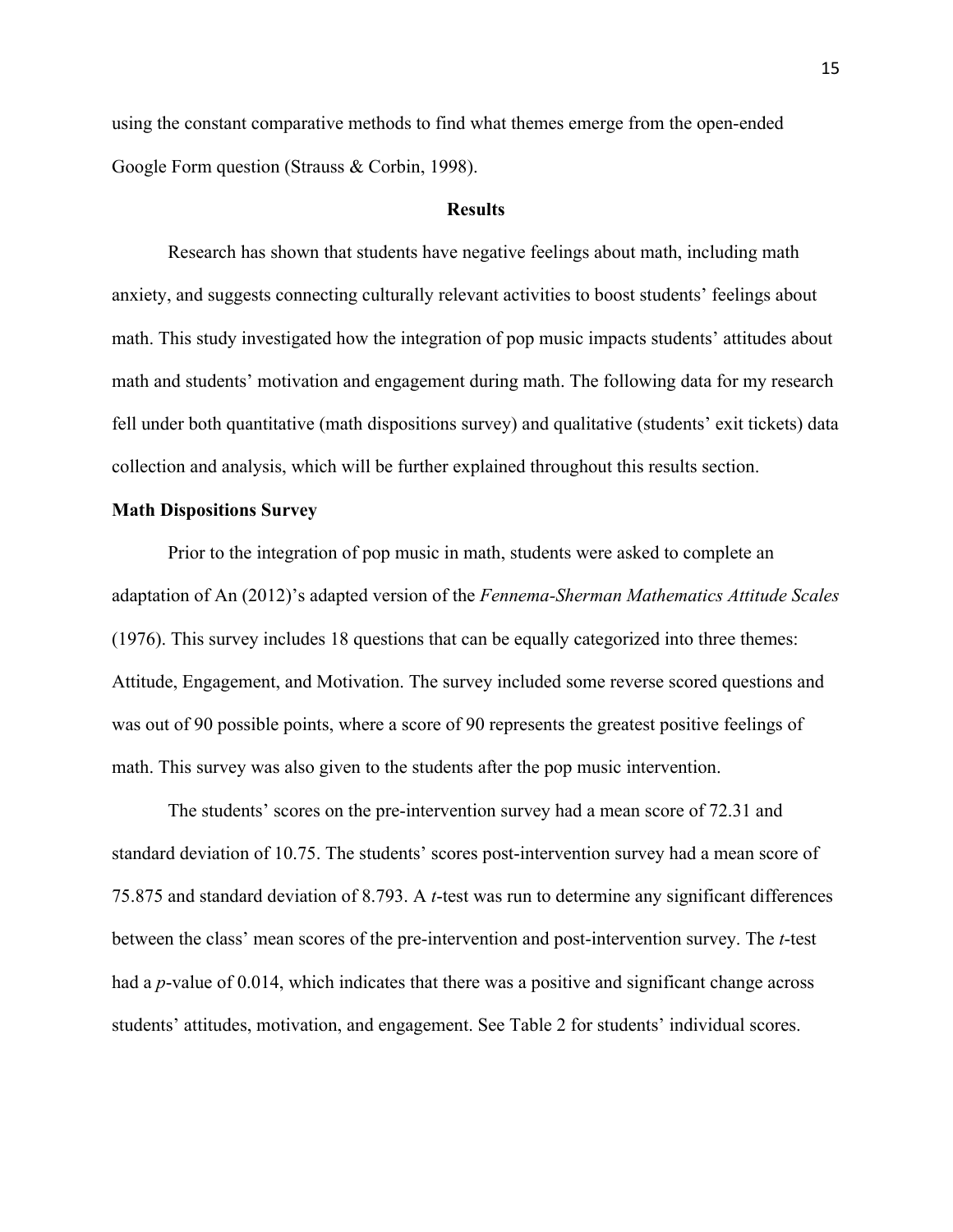# **Table 2**

| <b>Student</b>  | Pre-Intervention         | Post-Intervention | Change            |
|-----------------|--------------------------|-------------------|-------------------|
| $\overline{1}$  | $\overline{76}$          | $\overline{76}$   | $\overline{0}$    |
| $\overline{2}$  | $\overline{59}$          | $\overline{63}$   | $\overline{4}$    |
| $\overline{3}$  | 47                       | $\overline{51}$   | $\overline{4}$    |
| $\overline{4}$  | $\overline{72}$          | 74                | $\overline{2}$    |
| $\overline{5}$  | $\overline{55}$          | 72                | $\overline{17}$   |
| $\overline{6}$  | $\overline{78}$          | 83                | $\overline{5}$    |
| $\overline{7}$  | 70                       | 72                | $\overline{2}$    |
| $\overline{8}$  | $70\,$                   | $78\,$            | $\overline{8}$    |
| $\overline{9}$  | 79                       | $78\,$            | $-1$              |
| $10\,$          | 81                       | $\overline{81}$   | $\boldsymbol{0}$  |
| $\overline{11}$ | $\overline{79}$          | $\overline{87}$   | $\overline{8}$    |
| $\overline{12}$ | $\overline{86}$          | $\overline{84}$   | $\overline{-2}$   |
| $\overline{13}$ | $\overline{81}$          | 77                | $-4$              |
| 14              | $\overline{\textbf{80}}$ | $81\,$            | $\mathbf 1$       |
| $\overline{15}$ | 78                       | $82\,$            | $\overline{4}$    |
| $\overline{16}$ | $\overline{66}$          | $\overline{75}$   | $\overline{9}$    |
| Mean            | 72.31                    | 75.88             | $\overline{3.56}$ |

*Students' Overall Sum (Pre-Intervention and Post-Intervention)*

Several other *t*-test were preformed to determine significant change in students' attitudes, motivation, and engagement. Students' scores were averaged as a class for each sub-category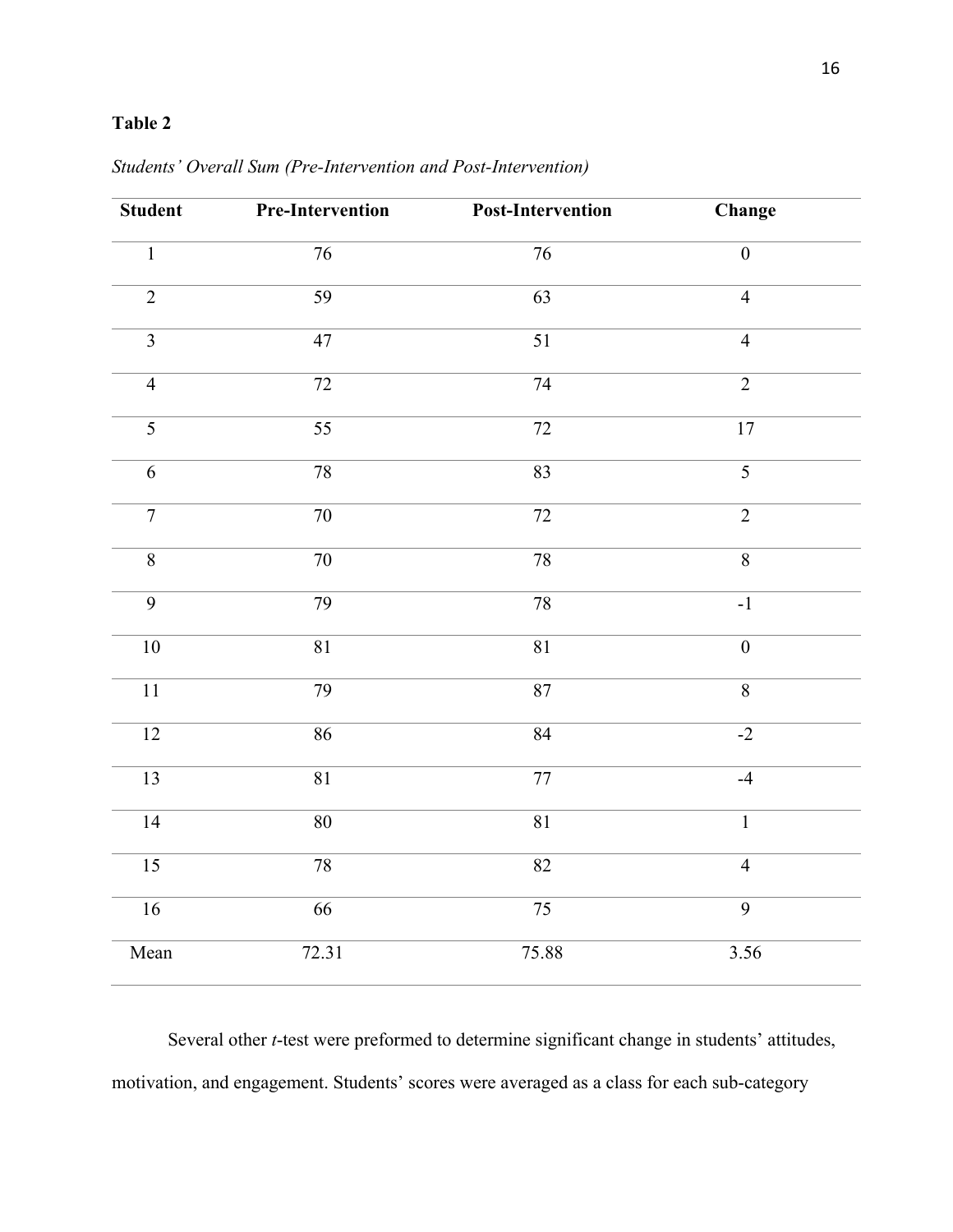pre-intervention and post-intervention. Attitude was the only sub-category found to be significant, where  $p = 0.008$ , indicating positive change. Engagement ( $p = 0.089$ ) and motivation ( $p = 0.161$ ) both had a positive change in scores, but did not indicate significant differences between scores. See Table 3 for a breakdown of this data for each student.

# **Table 3**

| <b>Student</b> |                 | <b>Attitude</b> |                  |                 | Engagement      |                  |                 | <b>Motivation</b> |                  |
|----------------|-----------------|-----------------|------------------|-----------------|-----------------|------------------|-----------------|-------------------|------------------|
|                | Pre             | Post            | Change           | Pre             | Post            | Change           | Pre             | Post              | Change           |
| $\mathbf{1}$   | 24              | 24              | $\boldsymbol{0}$ | 27              | 27              | $\boldsymbol{0}$ | 25              | 25                | $\boldsymbol{0}$ |
| $\overline{2}$ | 19              | 21              | $\overline{2}$   | 19              | 21              | $\overline{2}$   | 21              | 21                | $\overline{0}$   |
| $\overline{3}$ | $\overline{13}$ | $\overline{13}$ | $\overline{0}$   | $\overline{18}$ | $\overline{18}$ | $\boldsymbol{0}$ | 16              | 20                | $\overline{4}$   |
| $\overline{4}$ | 24              | 26              | $\overline{2}$   | 24              | 23              | $-1$             | 24              | 25                | $\mathbf{1}$     |
| $\overline{5}$ | 12              | $\overline{19}$ | $\overline{5}$   | 21              | $\overline{25}$ | $\overline{4}$   | 22              | $\overline{28}$   | 6                |
| 6              | 25              | 27              | $\overline{2}$   | 28              | 28              | $\boldsymbol{0}$ | 25              | 28                | $\overline{3}$   |
| $\overline{7}$ | 22              | 25              | $\overline{3}$   | 23              | 23              | $\boldsymbol{0}$ | 25              | 24                | $-1$             |
| 8              | 25              | 25              | $\boldsymbol{0}$ | 22              | 26              | $\overline{4}$   | 23              | 27                | $\overline{4}$   |
| 9              | 27              | 25              | $-2$             | 25              | 25              | $\boldsymbol{0}$ | 27              | 28                | $\mathbf{1}$     |
| 10             | 26              | $\overline{28}$ | $\overline{2}$   | $\overline{28}$ | $\overline{28}$ | $\boldsymbol{0}$ | $\overline{27}$ | $\overline{25}$   | $-2$             |
| 11             | 29              | 30              | $\mathbf{1}$     | 24              | 28              | $\overline{4}$   | 26              | 29                | $\overline{3}$   |
| 12             | 30              | 29              | $-1$             | 27              | 28              | $\mathbf{1}$     | 29              | 27                | $-2$             |
| 13             | 26              | 26              | $\boldsymbol{0}$ | 27              | 26              | $-1$             | 28              | 25                | $-3$             |
| 14             | 21              | 25              | $\overline{4}$   | 30              | 28              | $-2$             | 29              | 28                | $-1$             |
| 15             | 26              | 30              | $\overline{4}$   | 24              | 24              | $\boldsymbol{0}$ | 28              | 28                | $\boldsymbol{0}$ |

*Survey Breakdown Data (Pre-Intervention and Post-Intervention)*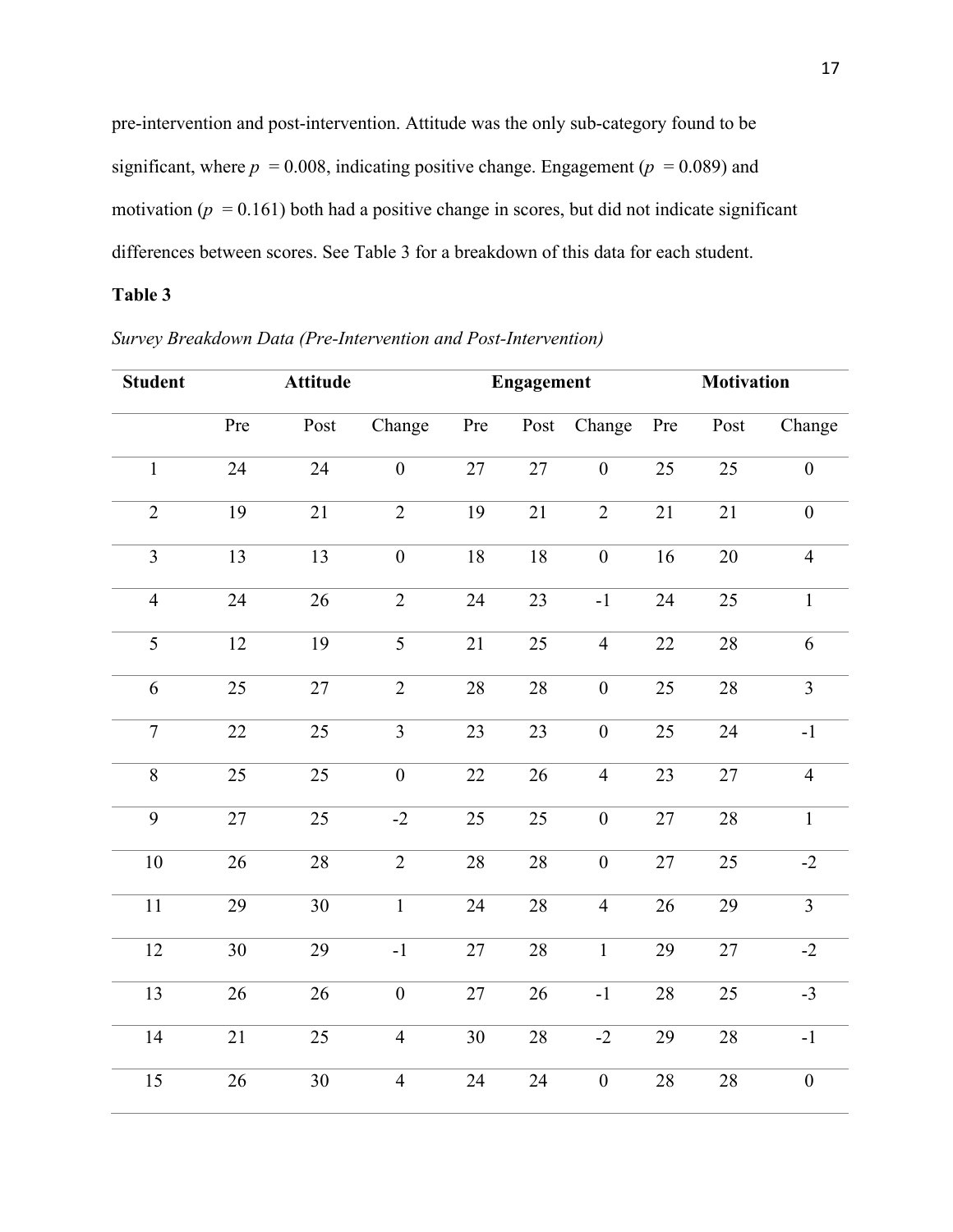|  | 26                                                           | $\overline{4}$ |  | 19 22 3 25 27 |  |  |
|--|--------------------------------------------------------------|----------------|--|---------------|--|--|
|  | Mean 23.1875 24.9375 1.875 24.125 25 0.875 25 25.9375 0.9375 |                |  |               |  |  |

# **Students' Exit Tickets**

Students were asked to complete an exit ticket after the completion of the pop music integration in math. This exit ticket served to collect qualitative data about this open-ended question: "How does music influence your math experiences?" Students were asked to complete this exit ticket through Google Forms. After students completed the exit ticket, responses were analyzed and coded for response category (successes, challenges, and student suggestions) and emergent theme (memorization, enjoyment, student progress in math, unhelpful in math, and changes). See Table 4 for examples of students' responses.

## **Table 4**

| Response         | Emergent     | <b>Example of Student Responses</b>                                                                                                                                                                                                                                                                                                                                                                                                                                              |
|------------------|--------------|----------------------------------------------------------------------------------------------------------------------------------------------------------------------------------------------------------------------------------------------------------------------------------------------------------------------------------------------------------------------------------------------------------------------------------------------------------------------------------|
| Category         | Theme        |                                                                                                                                                                                                                                                                                                                                                                                                                                                                                  |
| <b>Successes</b> | Memorization | "but the song does get stuck in my head and I can<br>memorize it"<br>"These math songs helped me remember different math<br>stuff."<br>"and it kind of made me feel like i could remember the<br>math stuff i learned."<br>"it could get very catchy and with all the things i need<br>to know if i ever forget what they are but i like shorter<br>songs more so then i can remember them"<br>"it helps me remember for the sol's."<br>"the song is sometimes stuck in my head" |
|                  | Enjoyment    | "I liked having music in math because it made it feel a<br>little bit easier for me and it was fun and because<br>having music in math also made it a little bit funny to<br>and got me A little bit exicted to acully learn math! :)"<br>"the song made the math lesson more enjoyable when<br>we all sing"<br>"it teaches me more fun math."                                                                                                                                   |

# *Students' Responses to Exit Ticket*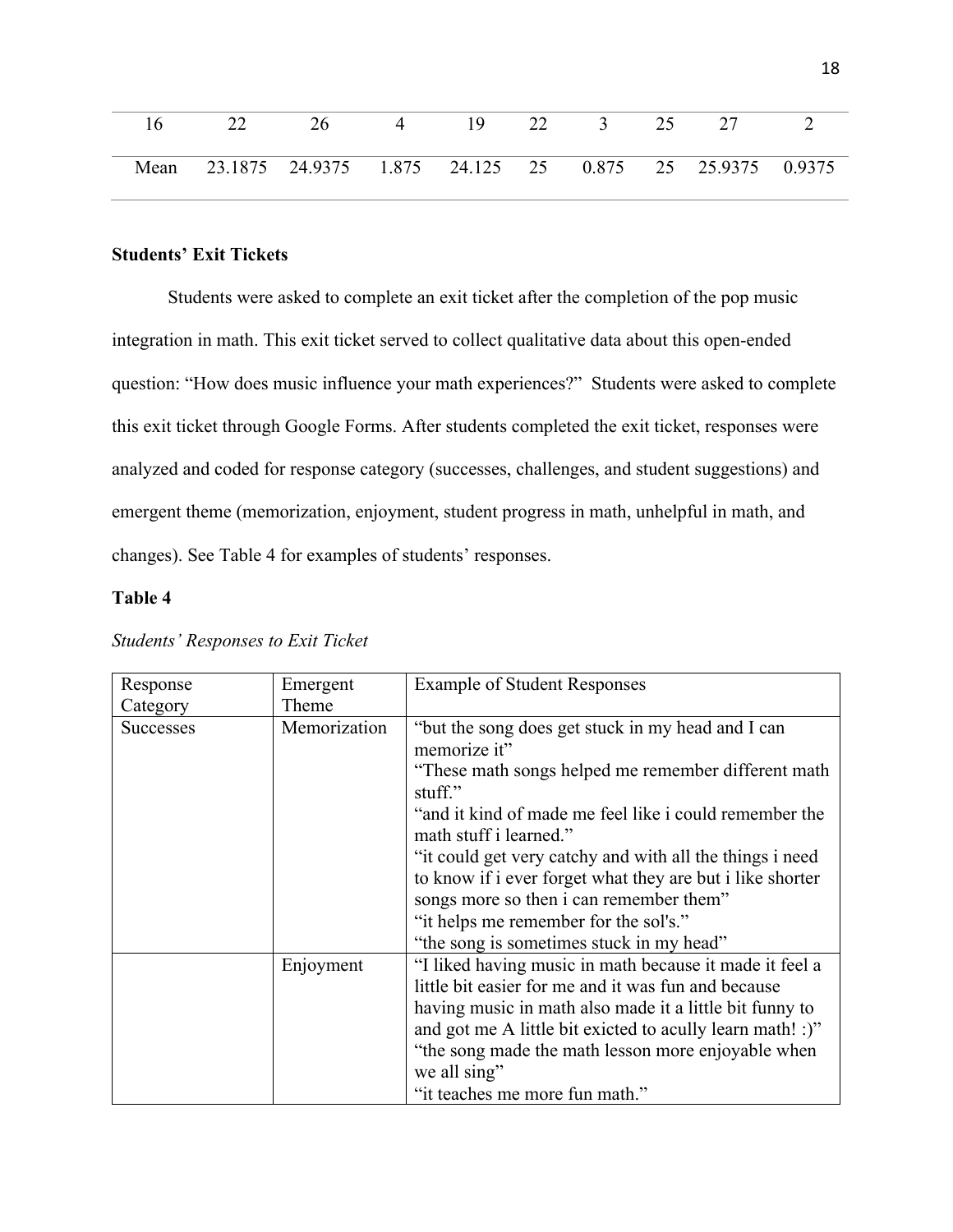|             |              | "This math music thing was really fun and enjoyable!"           |
|-------------|--------------|-----------------------------------------------------------------|
|             |              | "Its really cool to try something differint."                   |
|             |              | "I like that we got to learn about music because i am a         |
|             |              | big music fan"                                                  |
|             | Student      | "and it helps me on tests like the mean, median, mode,          |
|             | Progress in  | range I got a really good grade I got a 3 and $3+$ "            |
|             | Math         | "it influence me to be brave. now when i sing in a              |
|             |              | crowd now i wont be scare, and now i know a lot about<br>math." |
|             |              | "it might mean progress and progress is great."                 |
|             |              | "sometimes it gets movated"                                     |
|             |              | "It helps when i need help."                                    |
|             |              | 'i feel like it make me feel like i am working hard."           |
|             |              | "and now i know a lot about math."                              |
| Challenges  | Unhelpful in | "I liked the songs, but personaly i don't feel like it          |
|             | Math         | helped me with my math."                                        |
|             |              | "I like music but not while I am doing math, it is              |
|             |              | distracting. I would like to focus more on the math than        |
|             |              | on the music."                                                  |
|             |              | "so music helps me focus when I am listening to music           |
|             |              | but when I am singing it, it dose not help that much."          |
|             |              | "I feel like math is still hard for me sometimes . I feel       |
|             |              | like i am still not good at stuff in math."                     |
| Student     | Changes      | "i kinda wish we could learn math but with newer                |
| Suggestions |              | songs and i also thought it might be fun if the whole           |
|             |              | group could help make it but i still had some fun."             |

\*Students' responses were kept in their original writing and unedited.

# **Discussion**

The purpose of this study was to determine if integrating pop music into the math instructional block had an impact on students' attitudes toward math or students' motivation and engagement in math. The results indicated that pop music integration did have a statistically significant difference overall compared to math without the pop music integration. These results are broken down into three areas: attitudes, motivation, and engagement. This discussion will also review students' exit ticket responses.

# **Students' Attitudes About Math**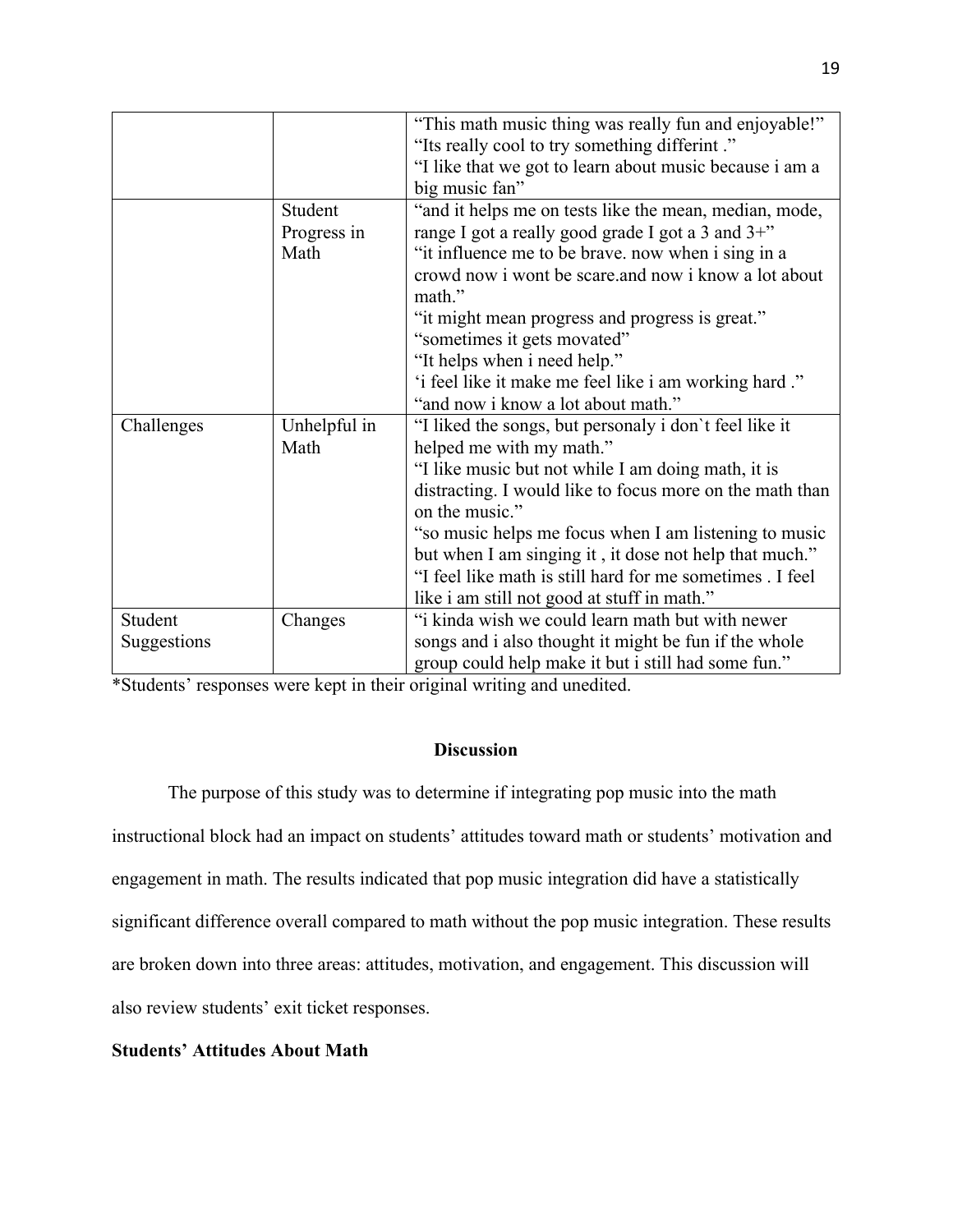Attitude was the only specific category on the math disposition survey to be significantly different. This indicates that pop music integration had the biggest impact on students' attitudes and feelings about math. These findings aligned with DiDomenico (2017)'s study, which found that teachers used music to alter students' mood and attitudes, and that music promoted positive feelings about school and learning. Some students mentioned on the exit ticket that music in math made math more "fun" and "enjoyable," suggesting that this was a positive experience that enhanced more positive attitudes about math.

#### **Students' Motivation and Engagement in Math**

Students' scores in motivation and engagement increased after the pop music intervention, but not at a statistically significant level. While the difference was minimal, the findings suggest that students were more motivated and engaged during the math instruction. Past research indicated that there is a relationship between students' attitudes towards math and their motivation and engagement during math. Students must have positive feelings about math in order to be successfully motivated and engaged during math (Deveci & Karademir, 2019).

During the pop music intervention, students were asked to stand up and sing the songs as a class, which required some active participation of the students end. In the beginning, it was mainly myself singing; however, as time went on and students became more comfortable with the activity, the level of participation and singing increased. These findings are similar to past research where active participation increased students' motivation and engagement (Lovemore, Roberson, & Graven, 2021).

#### **Students' Exit Ticket Responses**

Multiple themes emerged throughout the students' exit ticket responses about how music influences their math experiences. Most of the responses were positive. Students mentioned how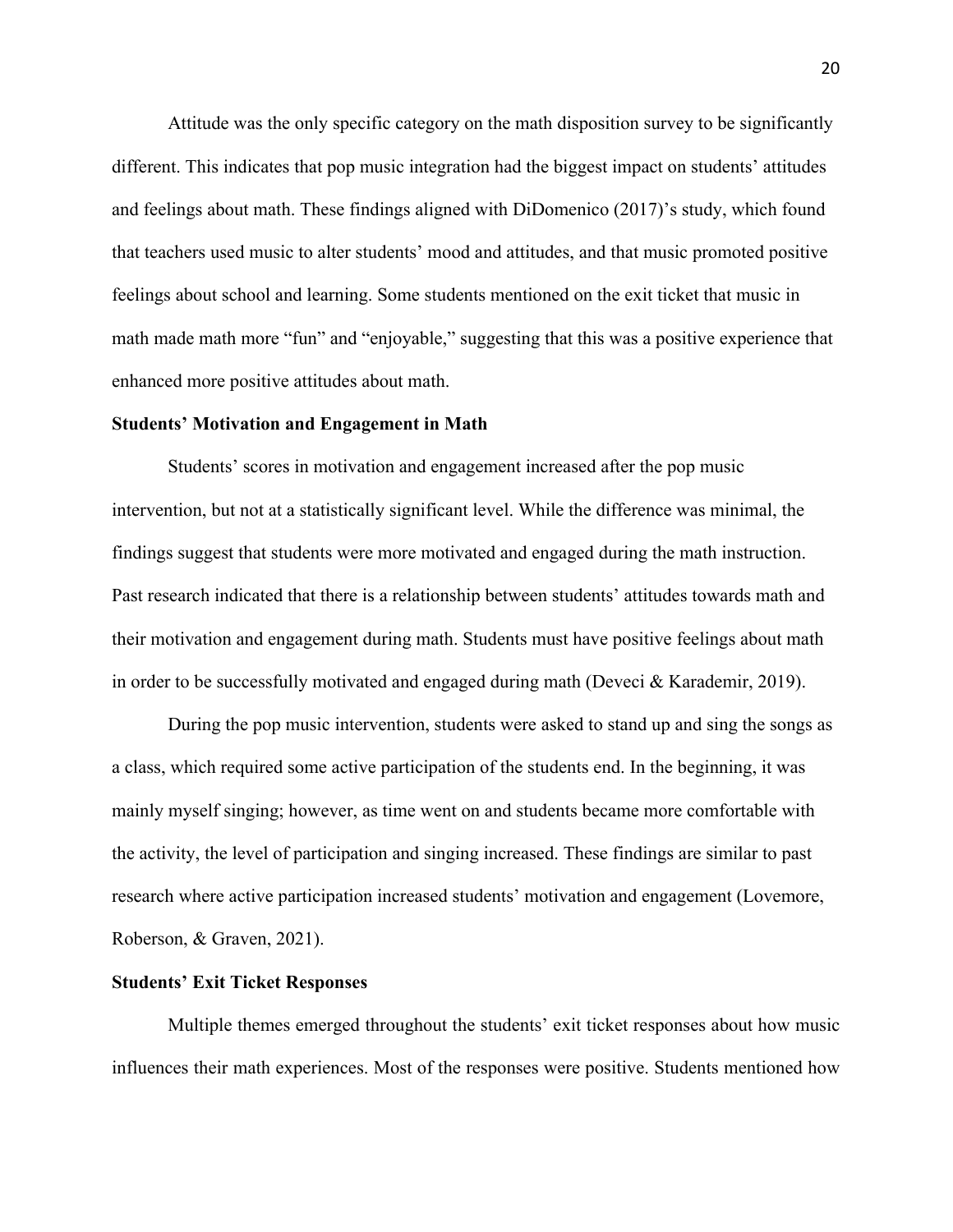much they enjoyed the pop music integration and thought it was fun. Students also communicated how much the pop music songs helped them academically as well. Students found that the music got stuck in their heads, were catchy, and helped them remember the content for the assessments. One student brought up how the activities helped them get motivated in math. One student mentioned how singing with the class made them feel "brave," suggesting that pop music integration may have an impact on students' feelings about themselves in their classroom.

#### **Challenges**

While most students' math disposition scores increased, some students' scores decreased after the intervention. A potential explanation for this decrease is that many students were already scoring in the 80<sup>th</sup> percentile or more on the survey, indicating high enjoyment, engagement, and motivation in math. The two students who went down in their scores were both gifted students who scored the highest on the pre-intervention survey, so there was not a lot of room for improvement.

The students who were gifted also mentioned on the exit ticket that they thought music had no impact on their math experiences or did not help them in math. This could suggest that students who already do well in math find that music disrupts their progress or has little effect on their attitude, motivation, or engagement since they already do so well.

#### **Implications**

Based on the results from this study, pop music integration during math had a significant impact on students' attitudes towards math and a positive impact on students' engagement and motivation during math. These findings revealed that when students find more enjoyment and have more positive attitudes about math, there was potential that these feelings influenced students' motivation and engagement during math. This means that pop music integration during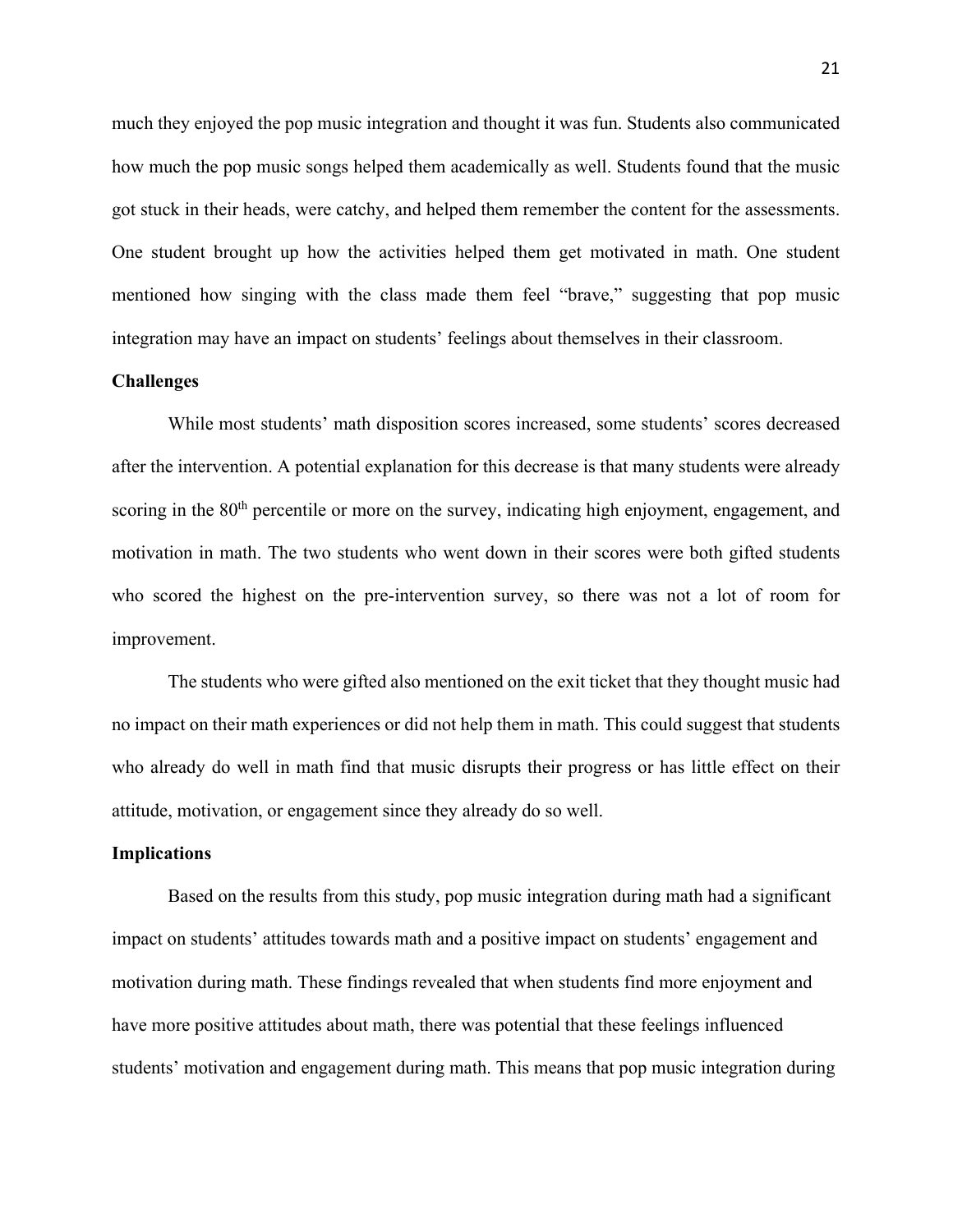math has the potential to alter students' attitudes and moods about math, therefore the motivation to learn math is higher in students and more learners are being engaged in math in a culturally relevant way.

#### **Limitations**

During the completion of this research study, there were multiple limitations. The classroom that this study took place primarily consisted of White middle class students. This sample is not reflective of the general population; therefore, the results cannot be generalized. While the sample size consisted of 16 students, which was most of the class, having a larger sample size would be useful in determining if this study had a true impact. Another limitation to consider was that there was a math unit taught between the math units that did not have any pop music integrated into it. This break could have gotten students out of the routine of singing a song at the beginning or end of each math instructional block, impacting their scores and experience. Another limitation to consider was absences. Some students missed days during the intervention, which could have impacted the data and the students' math experiences.

#### **Future Research**

Although this study's results were quite successful, there are still considerations for improvements that require future research. Future research should consider looking at a classroom that is more representative of the United States so that the findings can be generalized across the nation. Future research should also look at why students who are identified as gifted/advanced find pop music integration less helpful in terms of math achievement and their math attitudes, motivation, and engagement. One student mentioned how they thought it would be fun to include the whole class could help make the songs, so looking at student involvement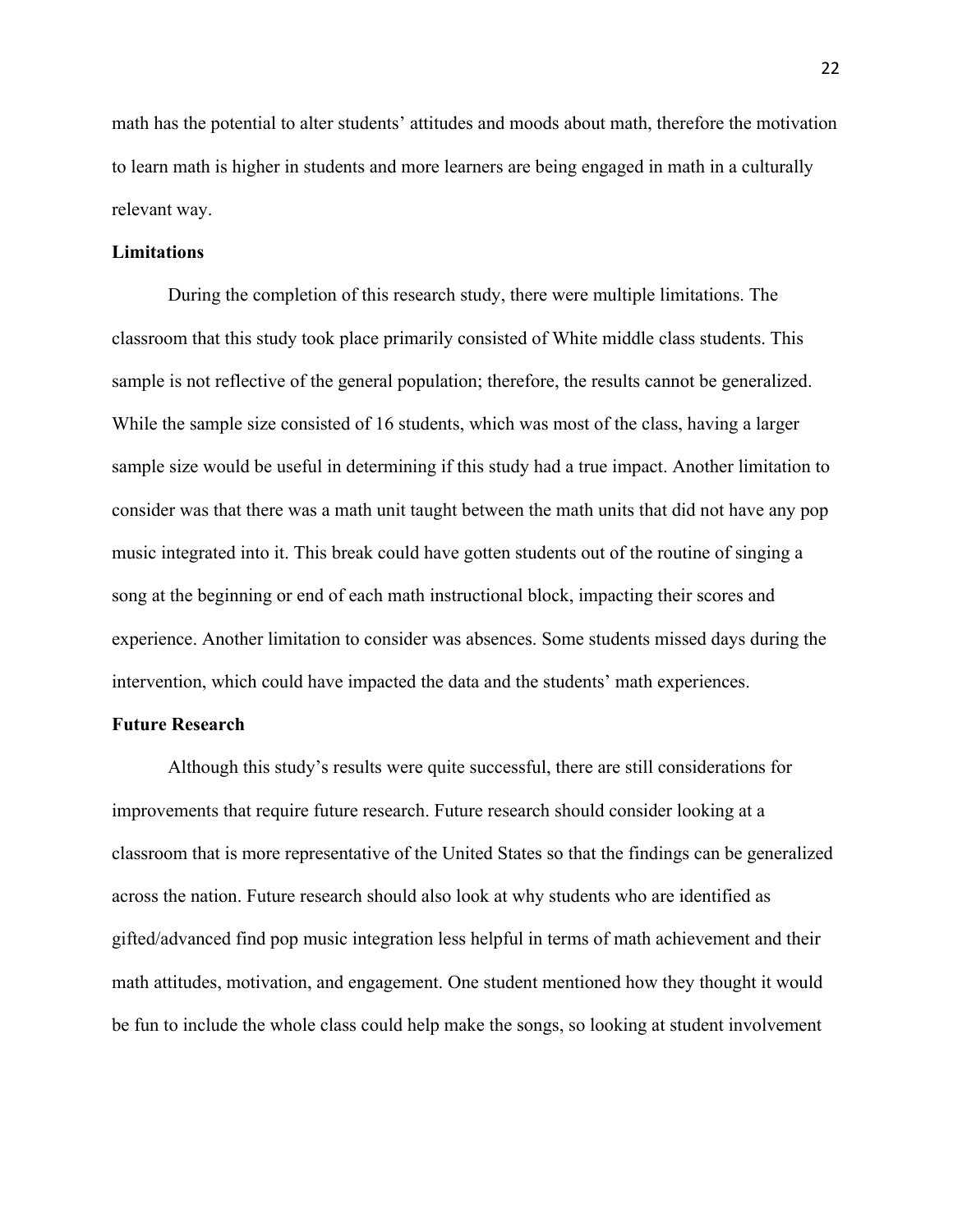in the song choices or creating their own math songs is another potential research area to consider.

### **Conclusion**

Since there is a general consensus that students' attitudes towards math are often negative, there is a need to increase students' feelings about math (An, Capraro, & Tillman, 2013; Larkin & Jorgenson, 2015). The purpose of this study was to explore how pop music integration during math can impact students' attitudes about math and students' motivation and engagement during math. The results from this study indicate that pop music integration has a positive impact on students' attitudes towards math and students' motivation and engagement during math. By connecting students' musical interests with their academics, there are more opportunities to capture the interests of students during instruction.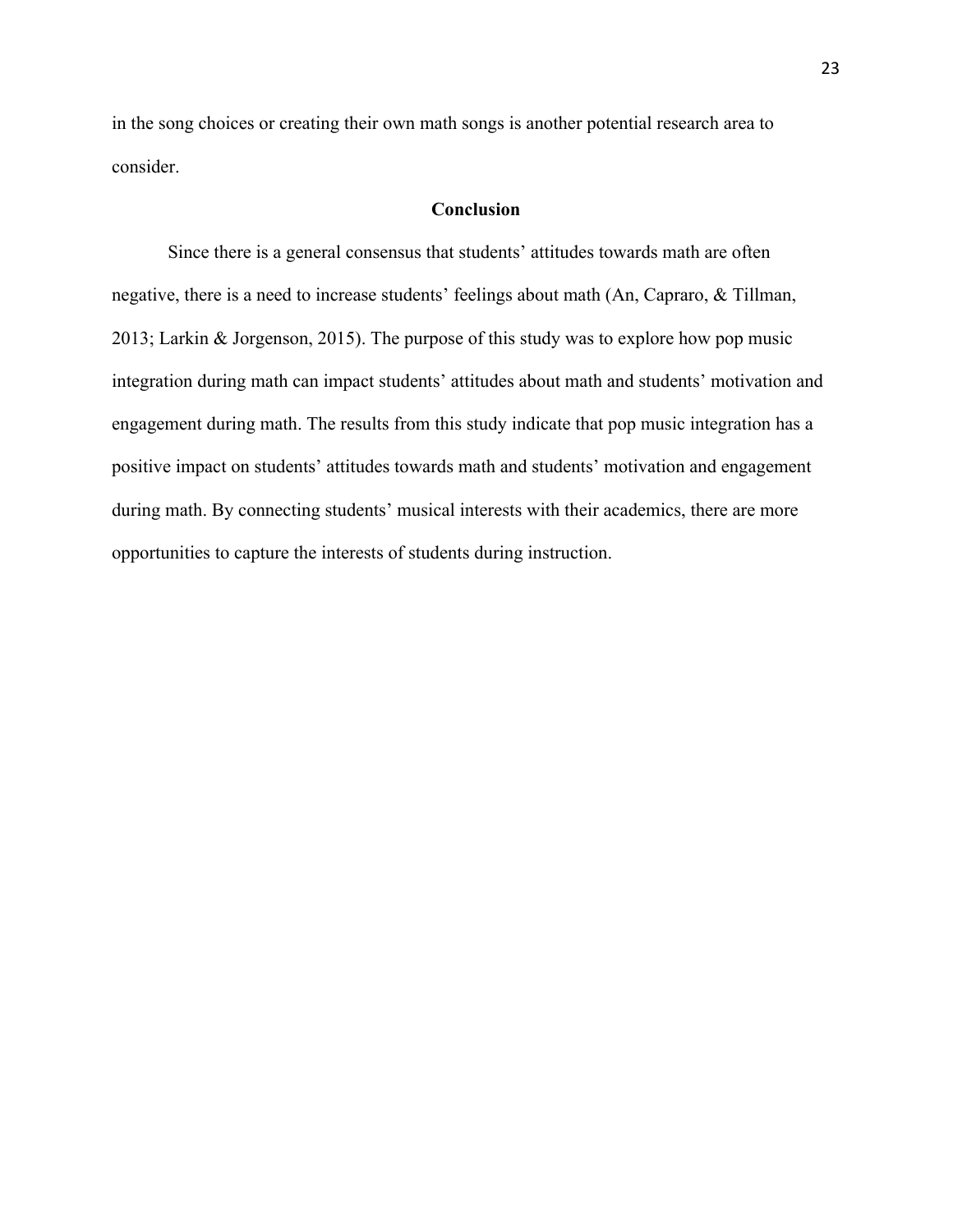#### **References**

- An, S. (2012). The effect of music-mathematics integrated curriculum and instruction on elementary students' mathematics achievement and dispositions. ProQuest Dissertations Publishing.
- An, S., Capraro, M., M., & Tillman, D. A. (2013). Elementary teachers integrate music activities into regular mathematics lessons: Effects on students' mathematical abilities. *Journal of Learning Through the Arts, 9*(1).
- An, S., & Tillman, D. (2015). Music activities as meaningful context for teaching elementary students mathematics: A quasi-experiment time series design with random assigned control group. *European Journal of Educational Research, 3*(1), 45-60.
- An, S. A., Tillman, D., Shaheen, A., & Boren, R. (2014). Preservice teachers' perceptions about teaching mathematics through music. *Interdisciplinary Journal of Teaching and Learning, 4*(3), 150-171.
- Cranmore, J., & Tunks, J. (2015). High school students' perceptions of the relationship between music and math. *Mid-Western Educational Researcher, 27*(1), 51-69.
- Courey, S., Balogh, E., Siker, R., & Paik, J. (2012). Academic music: Music instruction to engage third-grade students in learning basic fraction concepts. *Educational Studies in Mathematics, 81*(2), 251-278. https://doi.org/10.1007/s10649-012-9395-9
- Deveci, O. & Karademir, C. (2019). Investigation of the  $5<sup>th</sup>$  grade students' engagement in mathematics course towards student opinions. *European Journal of Educational Research, 8*(1), 337-348.
- DiDomenico, J. (2017). Effective integration of music in the elementary school classroom. *Inquiry in Education, 9*(2).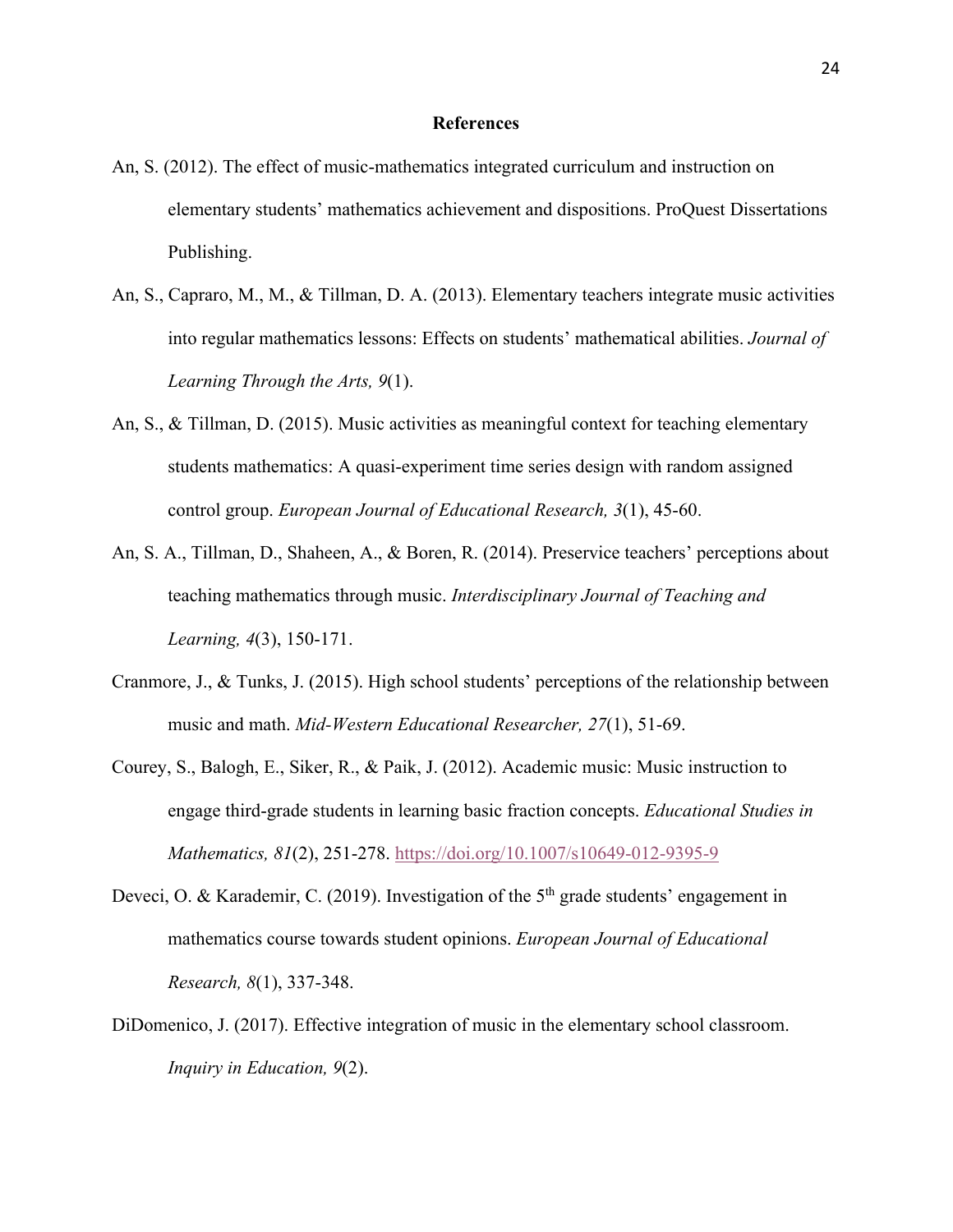- Gardner, H. E. (2008). *Multiple Intelligences: New Horizons in Theory and Practice.* Basic Books.
- Güven, I., & Keleşoğlu, A. (2014). A qualitative study towards infusing popular culture on teaching practice in classroom. *Education and Science, 39*(171), 344-360.

Hesmondhalgh, D. (2013). *Why music matters.* Wiley Blackwell.

- Jones, S., & Pearson, D. (2013). Music: Highly engaged students connect music to math. *General Music Today, 27*(1), 18-23. https://doi.org/10.1177/1048371313486478
- Johnson, B., & Christensen, L. B. (2019). *Educational research: Quantitative, qualitative, and mixed approaches*. SAGE.
- Larkin, K., & Jorgensen, R. (2016). "I hate maths: Why do we need to do maths?" Using iPad video diaries to investigate attitudes and emotions towards mathematics in year 3 and year 6 students. *International Journal of Science and Mathematics Education, 14*(5), 925- 944. https://doi.org/10/1007/s10763-015-9621-x
- Lovemore, T. S., Robertson, S., & Graven M. (2021). Enriching the teaching of fractions through integrating mathematics and music. *South African Journal of Childhood Education, 11*(1).
- Patton, M. Q. (2002). *Qualitative research and evaluation methods* (3rd ed.). SAGE Publications.
- Šabec, N. (2016). Words and music. *ELOPE (Tiskana Izd.)*, *13*(1), 7–11. https://doi.org/10.4312/elope.13.1.7-11
- Scripp, L., & Gilbert, J. (2016). Music plus music integration: A model for music education policy reform that reflects the evolution and success of arts integration practices in 21st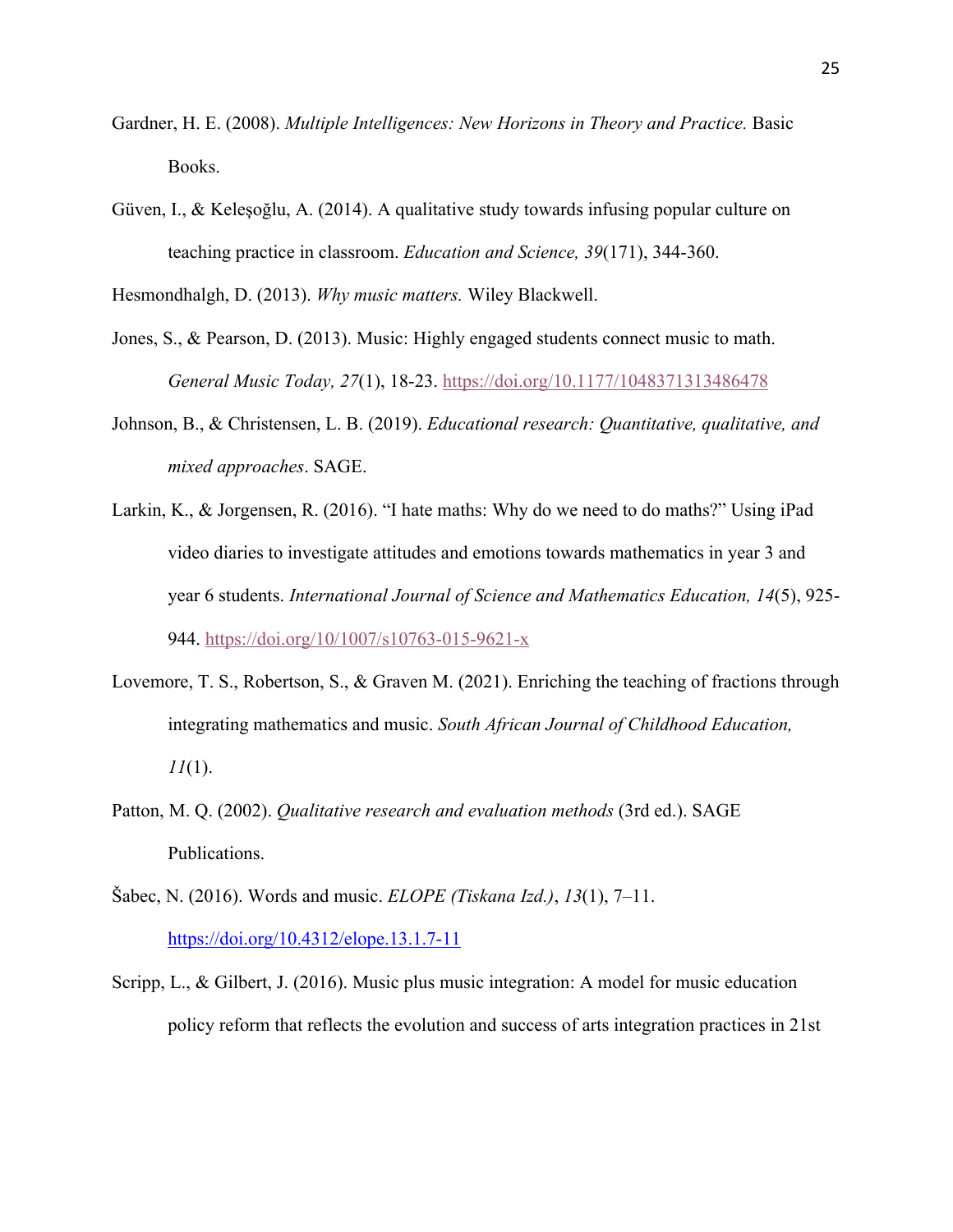century American public schools. *Arts Education Policy Review*, *117*(4), 186–202.

## https://doi.org/10.1080/10632913.2016.1211923

- Strauss, A., & Corbin, J. (1998). *Basics of qualitative research: Techniques and procedures for developing grounded theory* (2nd ed.). SAGE Publications.
- The Kennedy Center. (n.d). *What is arts integration.* https://www.kennedycenter.org/education/resources-for-educators/classroom-resources/articles-and-howtos/articles/collections/arts-integration-resources/what-is-arts-integration/
- Vasil, M. (2020). Hip-hop and Haring: Pop culture and interdisciplinary learning for the general music classroom. *General Music Today*, *34*(1), 6–13.

https://doi.org/10.1177/1048371320901541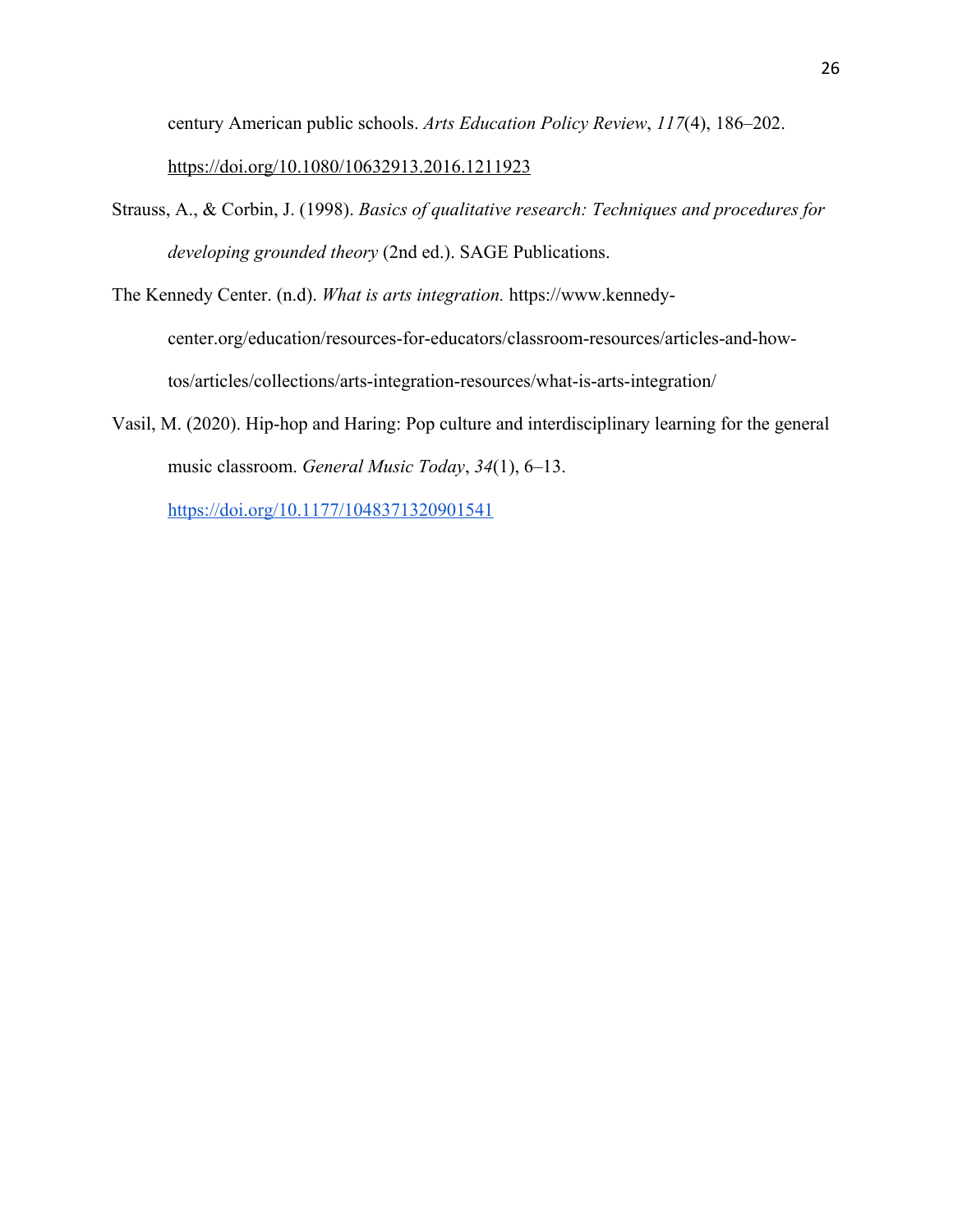#### **Appendix A: Parental Consent**

Parental Informed Consent Form

#### **Brief Description of Research Study**

The purpose of the research explained below is to investigate how integrating pop music into math instruction impacts students' attitudes towards learning math and students' motivation and engagement during math instruction. During this study, students will still receive normal math instruction, however pop music will be integrated and sung by both the teacher and the students. These songs will be to the tune of pop music songs, but the lyrics will be changed to fit the math content. Before and after the intervention, students will be asked to complete a survey, and complete a short response exit ticket after the intervention. The risks to the students in this study are minimal, but the benefits could be improved attitudes towards math and improved motivation and engagement during math instruction. **Please read the rest of this form before deciding if you will allow your child to be in this research study.**

My name is Megan Hook, and I am a graduate student at the University of Mary Washington and the student teacher in your child's fifth grade classroom. Because you are the parent or legally authorized representative of a child in this classroom, I am seeking your permission to let you child participate in this research study. Involvement in the study is voluntary, so you may decide whether to let your child participate or not. I will also ask your child if he or she wants to be in the study, and I will only use the information in my study if both you and your child agree. Before making your decision, please read the information below and ask me any questions that you have about the research; I will be happy to explain anything in greater detail.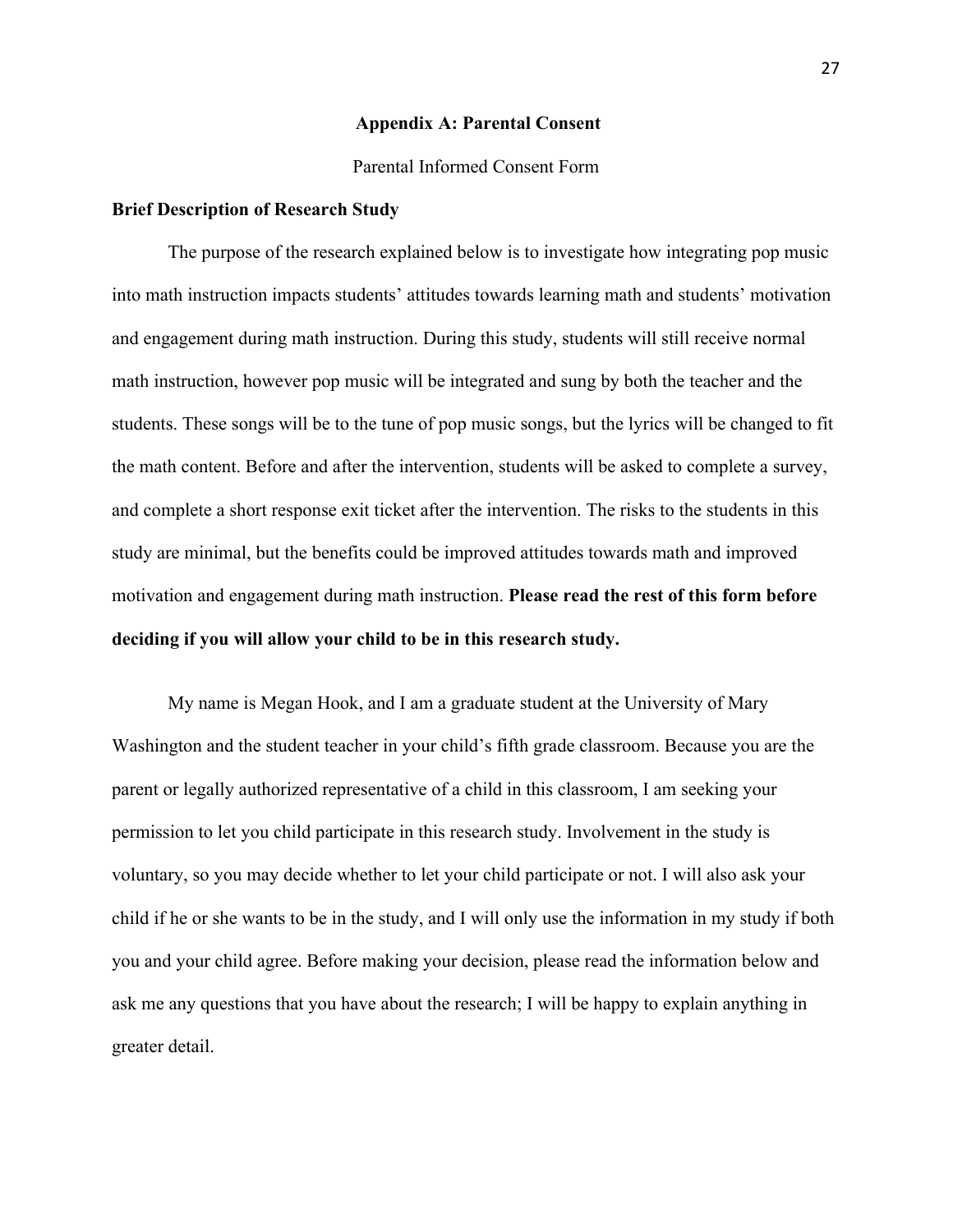### **Details of the Child's Involvement**

Students who participate in this study will take a survey prior to the integration of pop music about their attitudes about math and their motivation and engagement during math instruction. After this survey, I will start to integrate pop music songs that I have written or have acquired online. These songs are to the tune of pop music, but lyrics are changed to incorporate the math content. Students will be asked to first listen to these songs and then over the course of the intervention be asked to sing along and practice these songs during the math instructional block. After two to four weeks (depending on the length of the unit(s)) using the songs, students will be asked to complete a survey, which consists of the same questions asked in the first survey. Students will also be asked to do an exit ticket using Google Forms, which requires them to answer a short response question about their experience.

All students in the class will receive the instruction they are entitled to, whether or not they are participants in this study. Even if your child does not take part in my study, they will still participate in the learning activities, but I will not use any data about them in my study.

#### **Privacy and Confidentiality**

This study will take place while the students are in their classroom, so they will not have privacy while learning or being observed. The students will be asked to sing the songs together, so the song activities will not be private. The students will complete the surveys and exit ticket at their desks individually so that other students will not see their answers. Students' responses will only be seen by me. Students will be asked to not share their responses to the survey or exit tickets with other students or other individuals in the school. When my study is complete, I will destroy all of the information I collected that identifies individual students. In any reports I make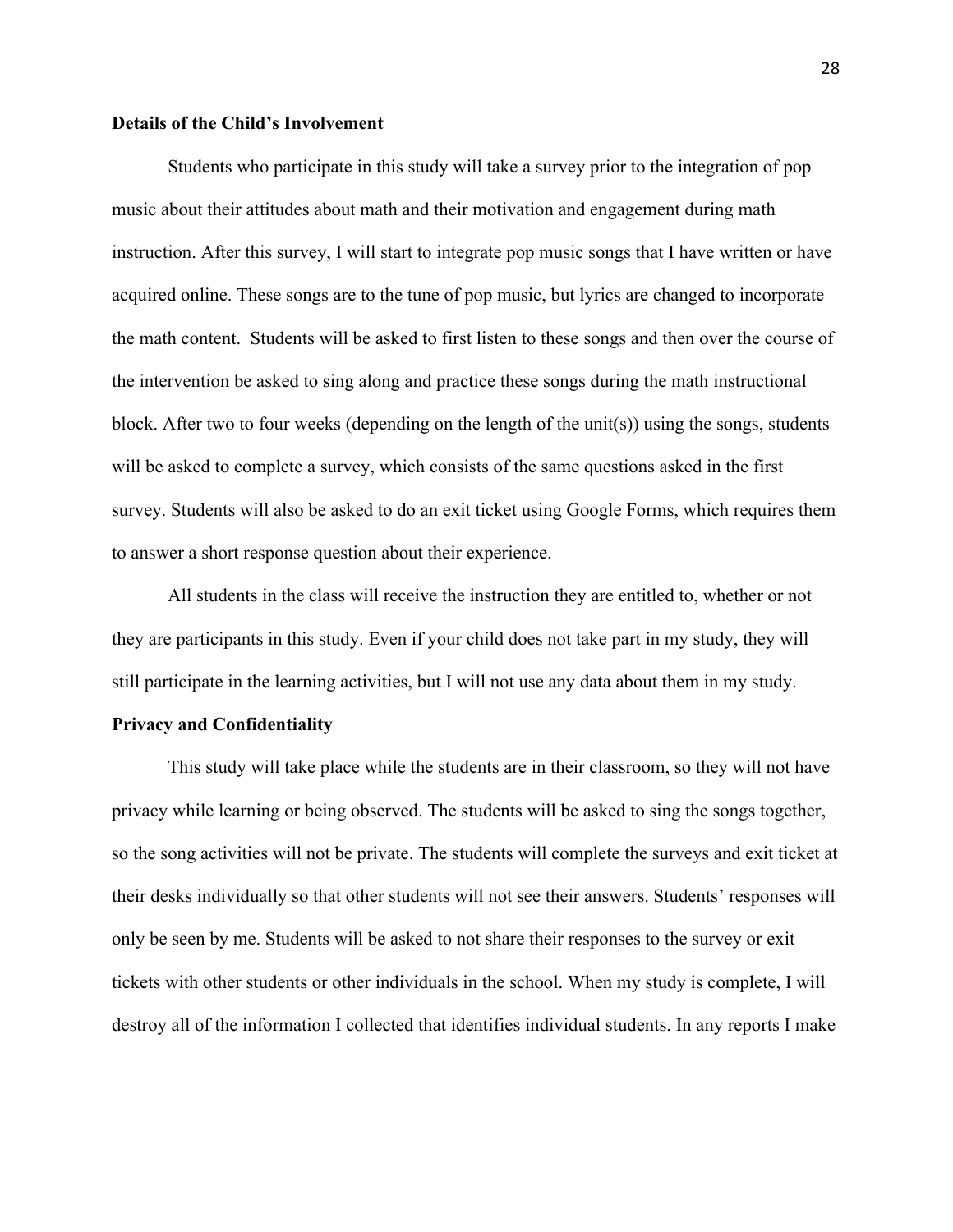about this study, I will not use your child's name or any other information that could be used to identify him or her directly or indirectly.

#### **Risks and Benefits of Participation**

There are very minimal risks to participating in this study. Some students may feel uncomfortable singing around their peers, but students will not be asked to sing alone. All the songs will be sung as a class or in small groups. There are no rewards or extra credit grades for students who take part in this study, and no penalties of any kind if they do not take part. However, being in this research study might have important educational benefits for your child. Previous research has shown that integrating music into math instruction increases engagement and motivation during math instruction, and students' attitudes about learning math become more positive. If the results of this study show a positive impact on students' attitudes towards learning math and students' motivation and engagement during math instruction, it could improve education for more children in the future.

#### **Participant Rights**

You have the right to *ask any questions you have* before, during or after the study, and I encourage you to do so. If you do not want your child to be in this study, there will be no penalties or loss of benefits that he or she is entitled to. If you agree to let your child be in this study and later change your mind, you have the right to take him or her out simply by contacting me at the email address below, and I will destroy any research data collected about your child. This research has been approved by the University of Mary Washington Institutional Review Board, a committee responsible for ensuring that the safety and rights of research participants are protected. For information about your and your child's rights regarding this research, contact the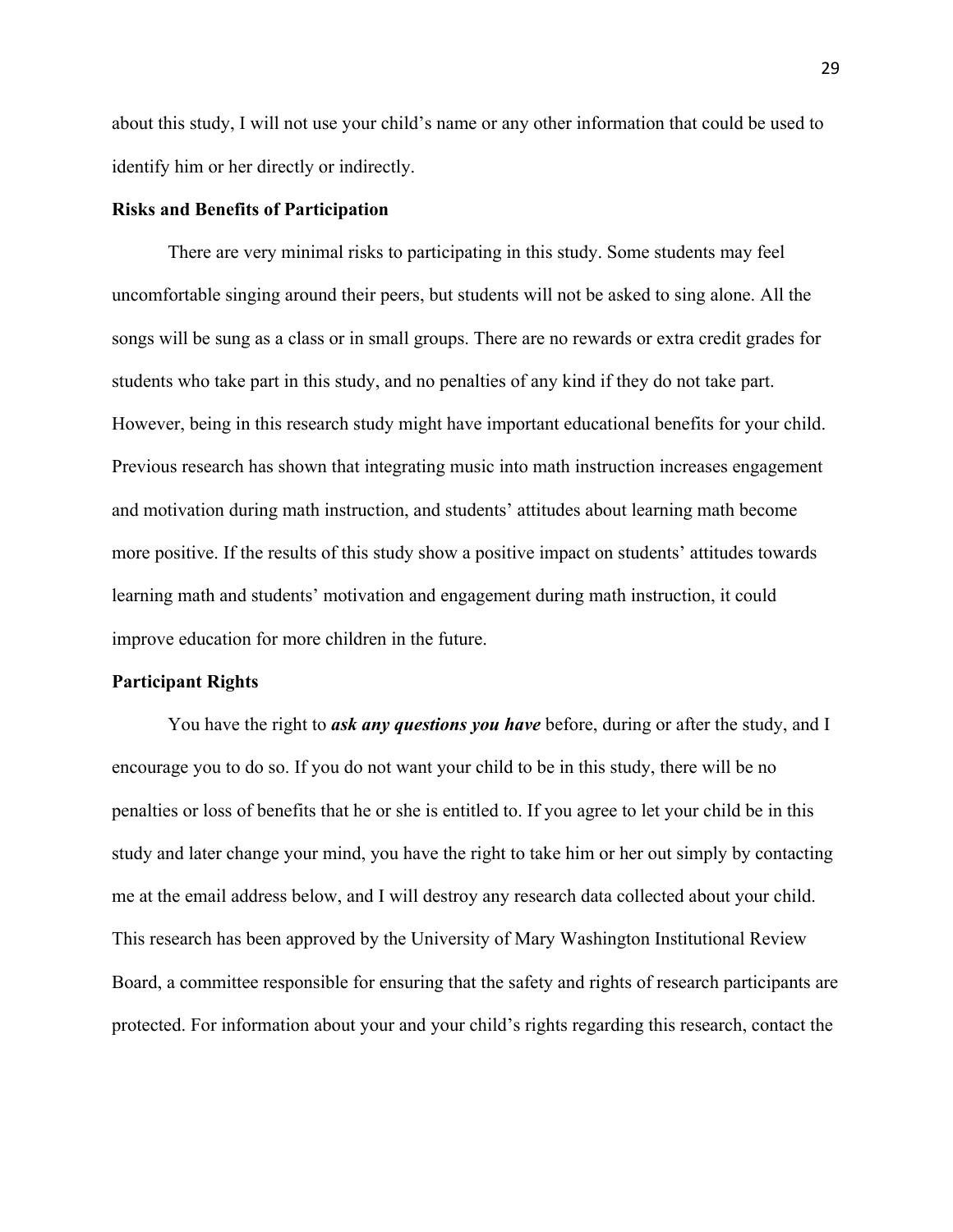IRB chair, Dr. Rosalyn Cooperman (rcooperm@umw.edu).

# **Contact Information**

For more information about this research before, during or after your child's participation, please contact me (mhook@mail.umw.edu) or my research supervisor, Dr. Melissa Wells (mwells@umw.edu). To report any unanticipated problems relating to the research that your child experiences during or following participation, contact my research supervisor, Dr. Melissa Wells (mwells@umw.edu). **Please keep a copy of this form for future reference, and return the signed version to me by** (date). (If we are in remote instruction, your typed signature in a Google Form will replace your handwritten signature.)

*Before signing this form, please ask me any questions you have about participation in this study.* 

## **To be Completed by Participant**

I have read all of the information on this form, and all of my questions and concerns about the research described above have been addressed. I choose, voluntarily, to permit my child to take part in this research study. I certify that I am at least 18 years of age.

Print name of child

Print name of parent or legally authorized representative

Signature of parent or legally authorized representative. Date

**To be completed by Researcher**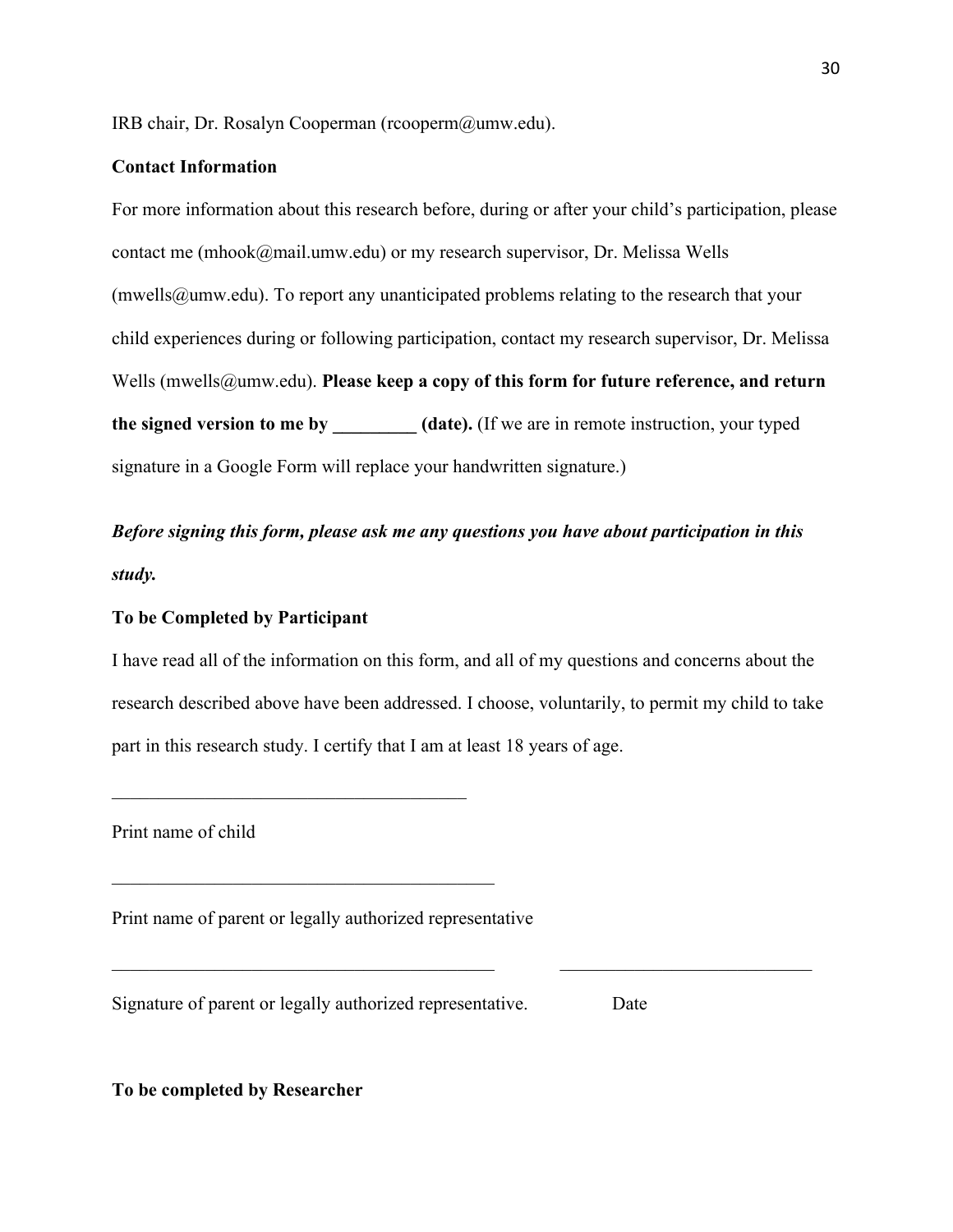I confirm that the legally authorized representative of the child named above has been given an opportunity to ask questions about the study, and all the questions asked have been answered to the best of my knowledge and ability. A copy of this Consent Form has been provided to the child's legally authorized representative, and I will keep the original at least until the research is completed.

Print name of researcher

Signature of researcher Date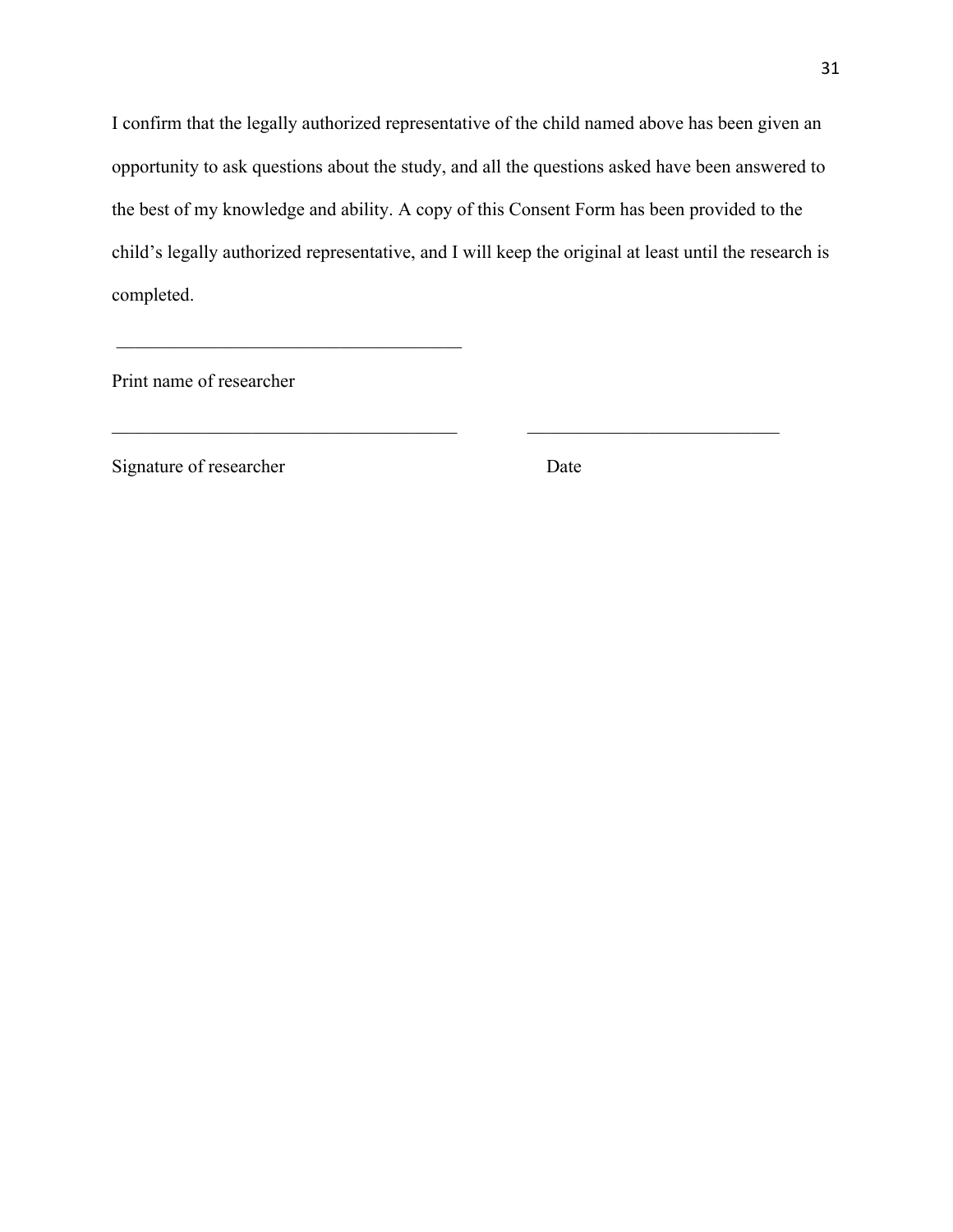#### **Appendix B: Student Assent**

#### Child Assent Form

Dear Student.

My name is Miss. Hook, and the reason for this letter is to ask if you want to be in a research study I am doing. By "research" I mean that I am trying to find out more about something. In this study, I am trying to find out more about how integrating pop music into math instruction impact students' feelings towards math and students' motivation and engagement during math instruction.

I have already asked your parent or guardian if they will permit you to be in this study. If they did not agree, you will not be asked to sign this form. If they did agree, it is still your choice to make, and I am now going to describe what you will do if you agree to be in this study. I am going to read this information to you, so listen carefully and ask any questions you have before you decide whether to be in the study or not.

#### **What will you do if you are in this study?**

During the math instructional block for a period of time, we will be singing pop music songs that have been adapted to be about the math content. The lyrics of the songs we sing will be different from the original song in order to teach and be about the math content but will follow the original tune. If you agree to be in my study, you will be asked to sing these songs with your peers (whole and small group).

Before the intervention, you will be asked to take a survey that asks you questions about your feelings about math, your beliefs about your motivation towards learning math, and your engagement during math instruction. You will also take this same survey after the intervention. If you agree to be in my study, I will keep track of your answers to use in my research study.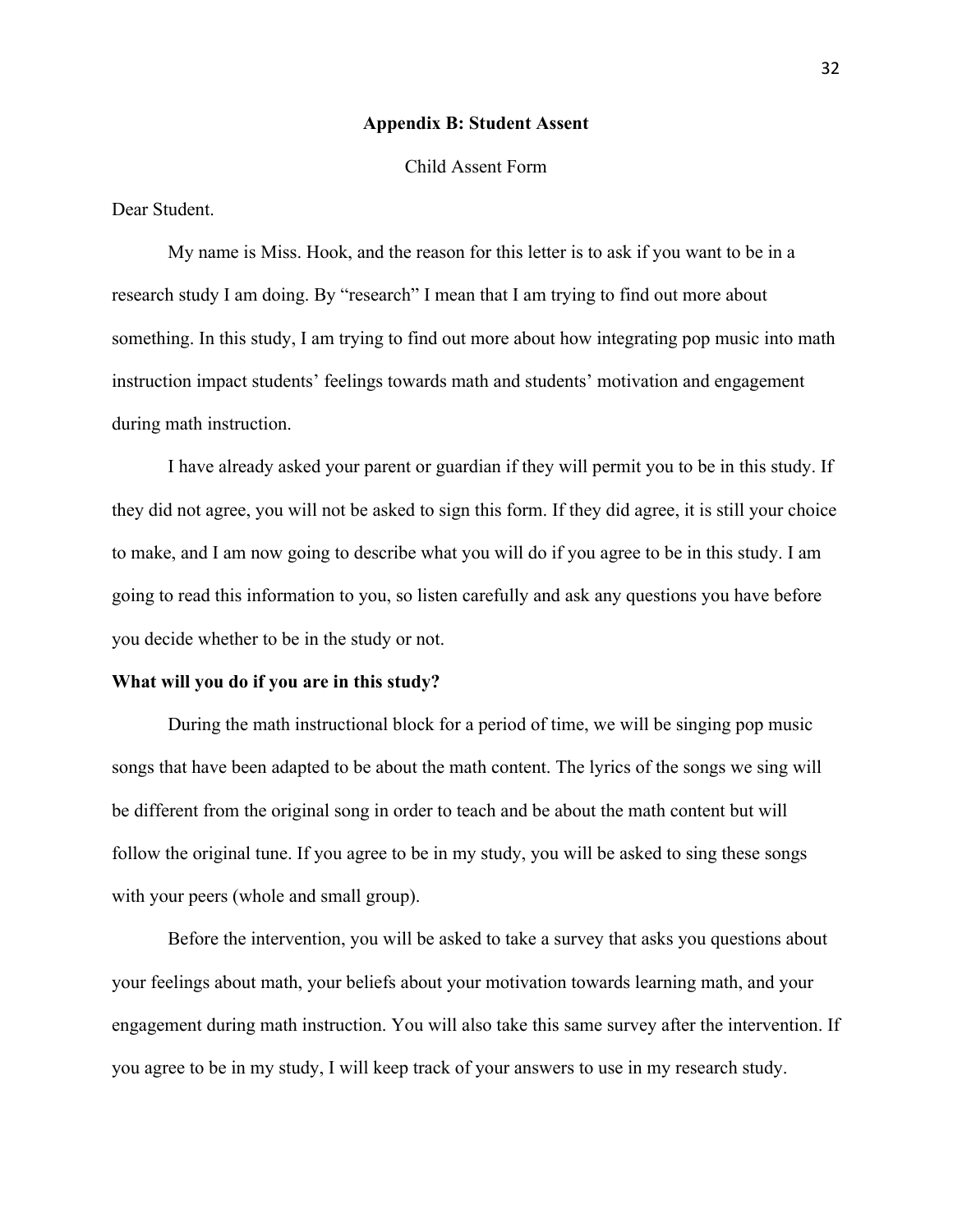You will also be asked to complete short response exit ticket through Google Forms at the end on the intervention. This is only one question that asks you about your feelings about how music impacted your math experience.

#### **What will you do if you are not in this study?**

Nothing bad will happen to you if you do not want to be in the study, and it will not hurt your grade in the class. You will still do the song activities and participate in the math instruction. You will also take 2 surveys and complete an exit ticket. I will not use your survey answers or exit ticket response in my study. These activities will have no impact on your grade

#### **Will anything bad happen to you in this study?**

If you decide to be in this study, you will not have any extra work, but you may feel uncomfortable singing the songs around your peers. I will be singing the songs with you and will mediate any issues that you find concerning.

You do not have to answer any questions on the survey or questionnaire that you do not want to answer. Since the whole class will be taking the surveys and exit tickets at the same time, you will not have to worry about missing out on any instructional time.

# **Will anything good happen to you in this study?**

You will not receive any special rewards or extra credit points for agreeing to be in this study. In other research studies like this, some students did better in class because their attitudes were more positive about math and they became more motivated to be engaged during math, and this might or might not happen for you.

#### **Will anyone else know what you do or say in this study?**

In my study, I will not use the names of any students or give any other information that could identify you. I will not tell anyone else about what you say on your questionnaires unless I have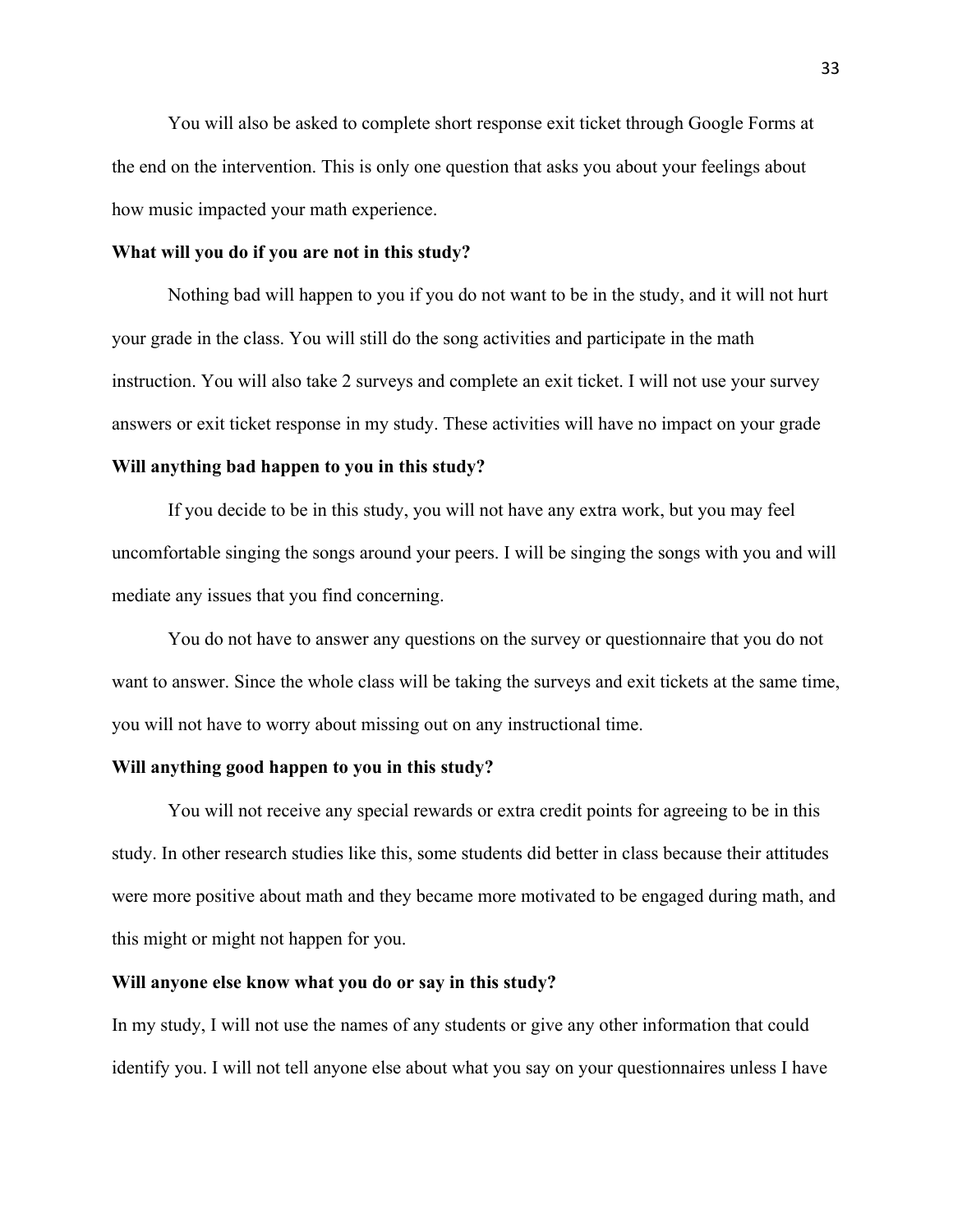to for legal reasons.

#### **What if you have any questions?**

Be sure to ask me any questions you have before deciding whether to be in this study or not. Even if you don't have questions now, you can ask me about this study at any time later. If you would like time to discuss it with your parents before making your decision, please tell me.

#### **What if you change your mind?**

If you decide to be in this study and later change your mind, just tell me that you want to stop. I will stop collecting information about you for my study and will take out all of the information I already have about you. I will finish my study on  $(date)$ , so that is the deadline when you should tell me if you want your information taken out of the study.

Print name of researcher

Signature of researcher Date

**To the Student:** Your signature below indicates that you have read the information on this form [*or* that I have read the information on this form aloud to you], and that all of your questions about this research study have been answered. (If we are in remote instruction, your typed signature in a Google Form will replace your handwritten signature.)

#### **Please put an X next to your decision:**

I agree to take part in this research and I will let you make a recording of what I say

I DO NOT want to have any information about me used in this research

Print name of student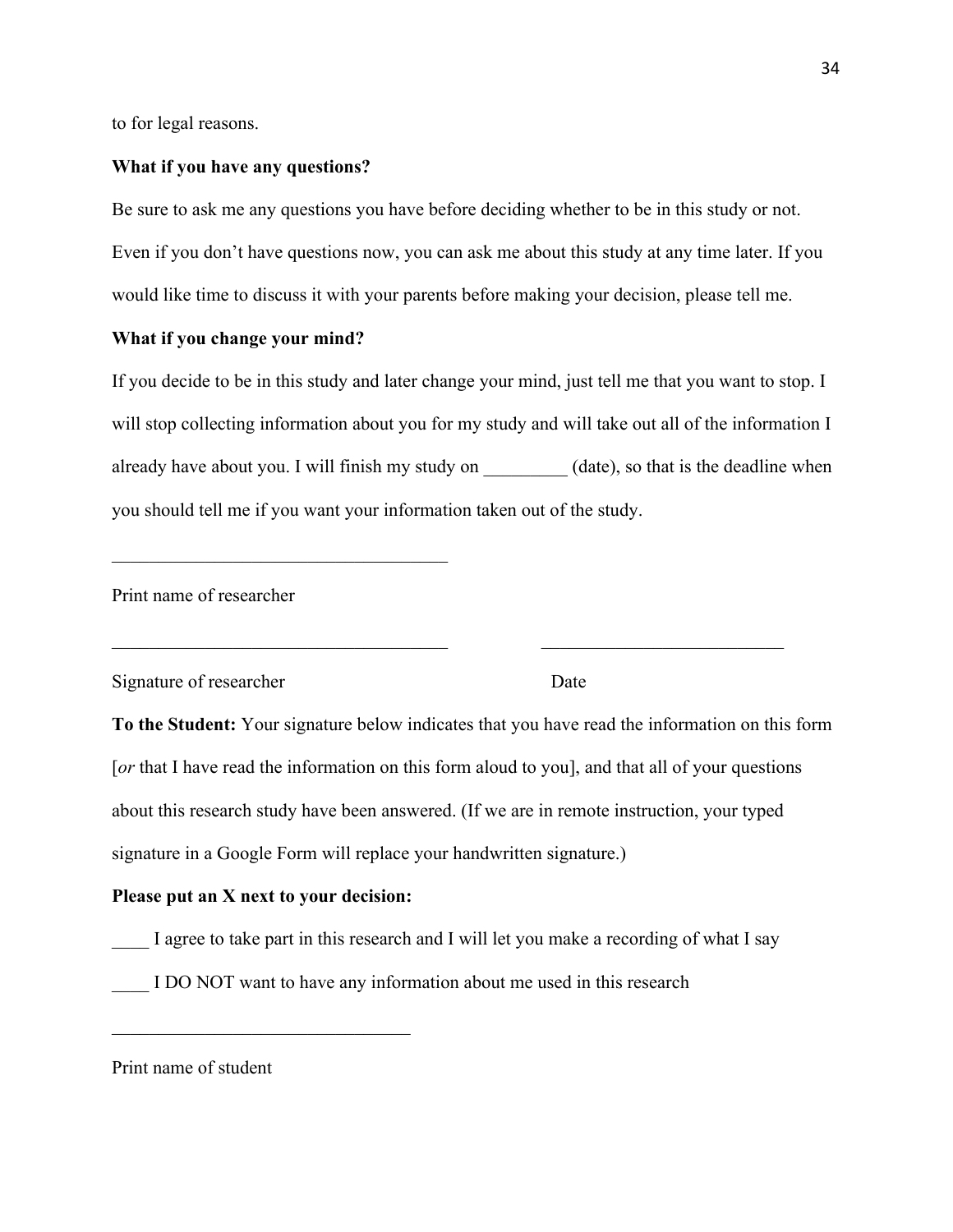Signature of student

Date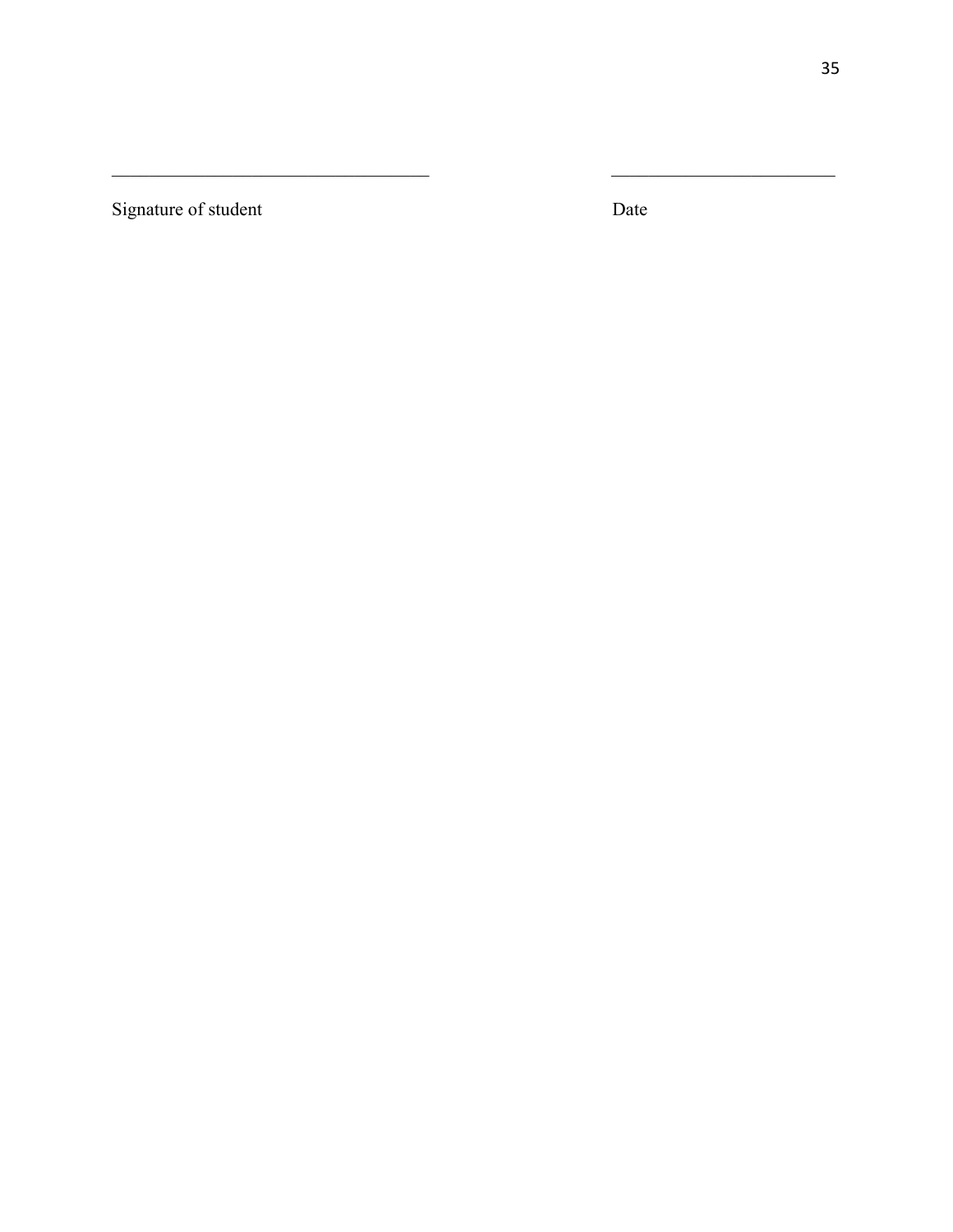*Adapted Student Dispositions Test by Song An (Adapted from Fennema-Sherman Mathematics Attitude Scales)*.

The letter next to each question identifies which category that question falls under: Motivation (M), Engagement (E), and Attitudes (A). On the survey given to the students, the letter will be removed.

Students will be asked to circle one of the 5 agreement options for each question.

1. I am sure I can learn math. (A)

|                                                                  |                                     | Really Agree Agree I'm not sure                          |                 | Disagree Really Disagree |  |  |
|------------------------------------------------------------------|-------------------------------------|----------------------------------------------------------|-----------------|--------------------------|--|--|
|                                                                  | 2. Math scares me sometimes. (A)    |                                                          |                 |                          |  |  |
|                                                                  | Really Agree Agree I'm not sure     |                                                          | <b>Disagree</b> | <b>Really Disagree</b>   |  |  |
|                                                                  | 3. I finish all my math work. $(E)$ |                                                          |                 |                          |  |  |
|                                                                  |                                     | Really Agree Agree I'm not sure                          | <b>Disagree</b> | <b>Really Disagree</b>   |  |  |
|                                                                  | 4. I use math in my daily life. (E) |                                                          |                 |                          |  |  |
|                                                                  |                                     | Really Agree Agree I'm not sure                          | <b>Disagree</b> | <b>Really Disagree</b>   |  |  |
| 5. I am always prepared with my materials and work for math. (M) |                                     |                                                          |                 |                          |  |  |
|                                                                  |                                     | Really Agree Agree I'm not sure                          | <b>Disagree</b> | <b>Really Disagree</b>   |  |  |
| 6. Math is boring. (A)                                           |                                     |                                                          |                 |                          |  |  |
|                                                                  |                                     | Really Agree Agree I'm not sure                          | <b>Disagree</b> | <b>Really Disagree</b>   |  |  |
|                                                                  |                                     | 7. I participate during math lessons and activities. (E) |                 |                          |  |  |
|                                                                  |                                     | Really Agree Agree I'm not sure                          | <b>Disagree</b> | <b>Really Disagree</b>   |  |  |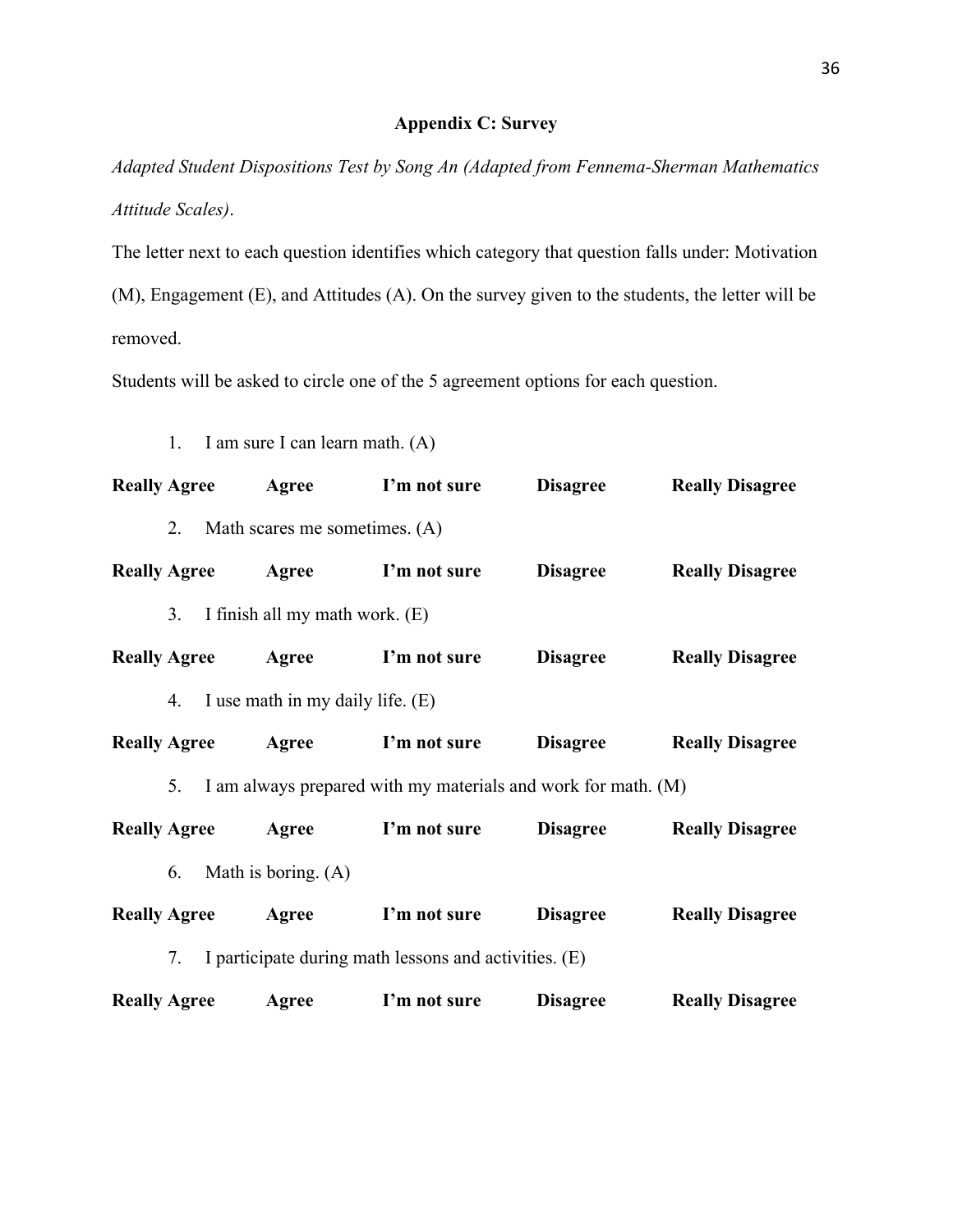8. Math is my favorite subject. (A)

|                     | <b>Really Agree</b> | Agree I'm not sure                     |                                                                         | <b>Disagree</b> | <b>Really Disagree</b>                                                                 |
|---------------------|---------------------|----------------------------------------|-------------------------------------------------------------------------|-----------------|----------------------------------------------------------------------------------------|
|                     | 9.                  |                                        | I learn math because it is useful in my life. (M)                       |                 |                                                                                        |
| <b>Really Agree</b> |                     | Agree                                  | I'm not sure                                                            | <b>Disagree</b> | <b>Really Disagree</b>                                                                 |
|                     |                     |                                        | 10. Once I am working on a math problem, I find it hard to stop. (E)    |                 |                                                                                        |
| <b>Really Agree</b> |                     | Agree                                  | I'm not sure                                                            | <b>Disagree</b> | <b>Really Disagree</b>                                                                 |
|                     |                     |                                        | 11. Math makes me uncomfortable, restless, irritable, or impatient. (A) |                 |                                                                                        |
|                     | <b>Really Agree</b> | Agree                                  | I'm not sure                                                            | <b>Disagree</b> | <b>Really Disagree</b>                                                                 |
|                     |                     |                                        | 12. I do as little work in math as possible. (M)                        |                 |                                                                                        |
|                     | <b>Really Agree</b> | Agree                                  | I'm not sure                                                            | <b>Disagree</b> | <b>Really Disagree</b>                                                                 |
|                     |                     |                                        |                                                                         |                 | 13. I would rather have someone give me the solutions to a difficult math problem than |
|                     |                     | to have to work it out for myself. (E) |                                                                         |                 |                                                                                        |
|                     | <b>Really Agree</b> | Agree                                  | I'm not sure                                                            | <b>Disagree</b> | <b>Really Disagree</b>                                                                 |
|                     |                     |                                        | 14. I would like to be a successful student in math. (M)                |                 |                                                                                        |
|                     | <b>Really Agree</b> | Agree                                  | I'm not sure                                                            | <b>Disagree</b> | <b>Really Disagree</b>                                                                 |
|                     |                     |                                        | 15. To learn math well, participation is important. (E)                 |                 |                                                                                        |
|                     | <b>Really Agree</b> | Agree                                  | I'm not sure                                                            | <b>Disagree</b> | <b>Really Disagree</b>                                                                 |
|                     |                     | 16. Math is enjoyable to me. (A)       |                                                                         |                 |                                                                                        |
| <b>Really Agree</b> |                     | Agree                                  | I'm not sure                                                            | <b>Disagree</b> | <b>Really Disagree</b>                                                                 |
|                     |                     |                                        | 17. I work hard during math to earn a good grade. (M)                   |                 |                                                                                        |
| <b>Really Agree</b> |                     | Agree                                  | I'm not sure                                                            | <b>Disagree</b> | <b>Really Disagree</b>                                                                 |
|                     |                     |                                        | 18. I liked to try challenging math problems and work ahead. (M)        |                 |                                                                                        |
| <b>Really Agree</b> |                     | Agree                                  | I'm not sure                                                            | <b>Disagree</b> | <b>Really Disagree</b>                                                                 |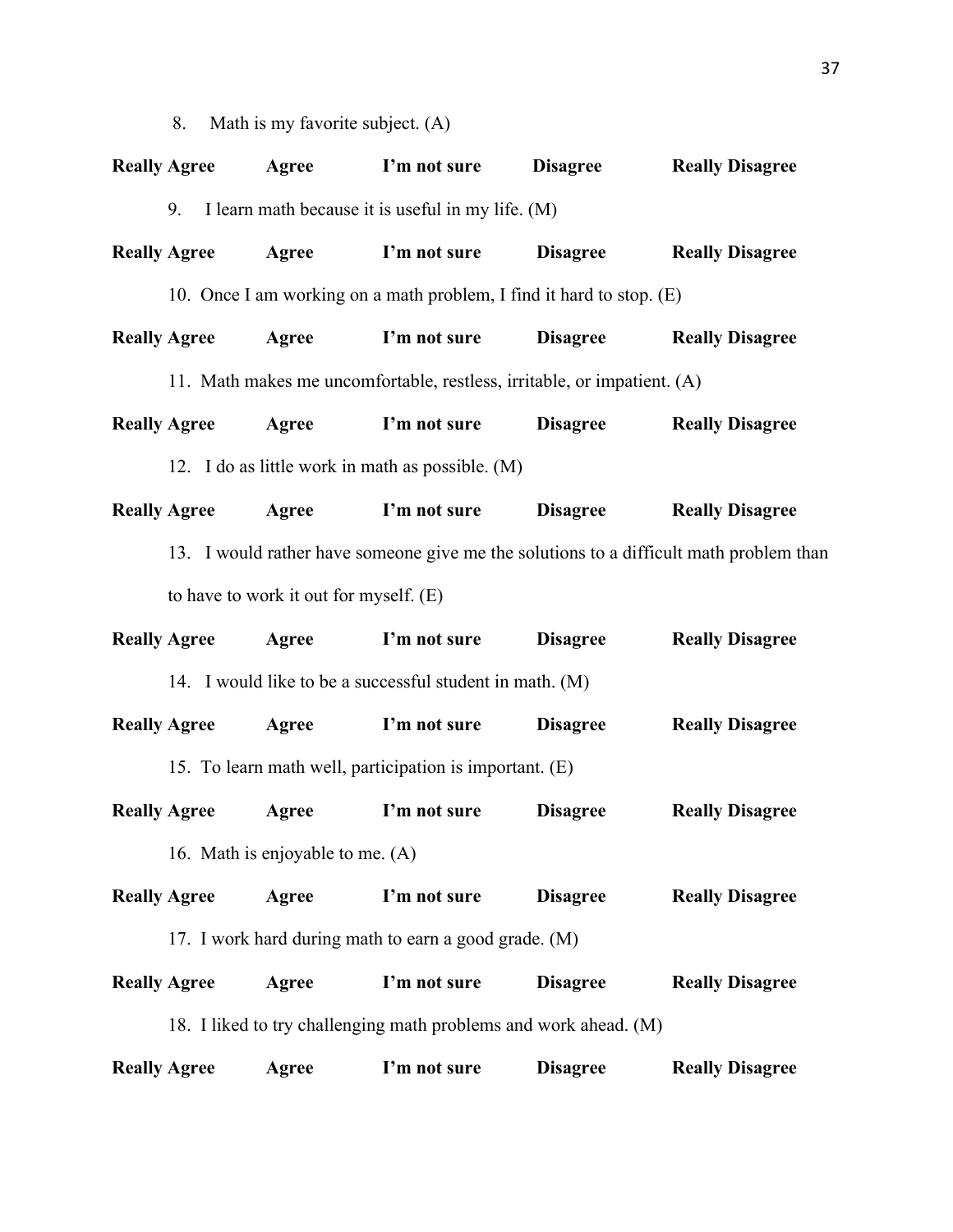#### **Appendix D: Descriptive Statistics Song**

# Old Town Road (Data Remix)\* By Megan Hook

Yeah I'm gonna take my data to the old town road I'm gonna solve 'til I can't no more I'm gonna take my data to the old town road I'm gonna solve 'till I can't no more

> I got the data graph attached Yeah I can handle that The range is the difference The greatest from the littlest If I see most, then I know the mode Solving as I go, ha Gonna find the unknown

Can't nobody tell me nothing I'm interpreting data Can't nobody tell me nothing But I can tell you how to solve them

> Mean's the average, central Fair share of the data What's the median? The middle is what you get My graph is a movie Line plots come right to me Values ice like Gucci Solving likes it's my duty

Can't nobody tell me nothing I'm interpreting data Can't nobody tell me nothing But I can tell you how to solve them

I'm gonna take my data to the old town road I'm gonna solve 'til I can't no more I'm gonna take my data to the old town road I'm gonna solve 'till I can't no more

Practice, perfect, yeah we're awesome students Spent a lot of time learning and doing Yeah we got a habit doing math and singing fun songs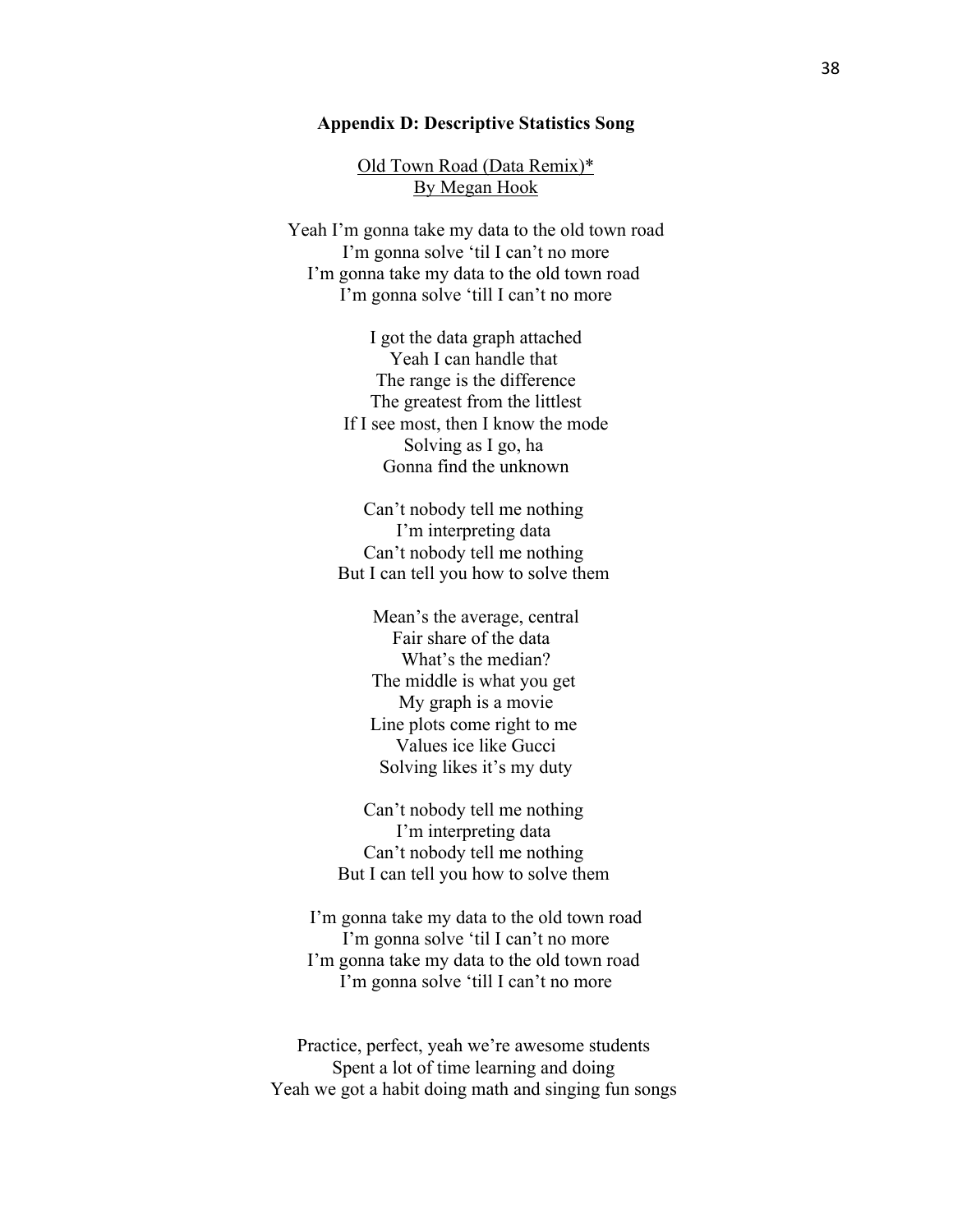Analyzing data like it's my very first job Got no stress, I've been through all that I'm like a mathematician I can't hold back Wish I could solve all day on that old town road I gonna solve til I can't no more

I'm gonna take my data to the old town road I'm gonna solve 'til I can't no more I'm gonna take my data to the old town road I'm gonna solve 'till I can't no more

\*To the tune of "Old Town Road" by Lil Nas X and Billy Ray Cyrus